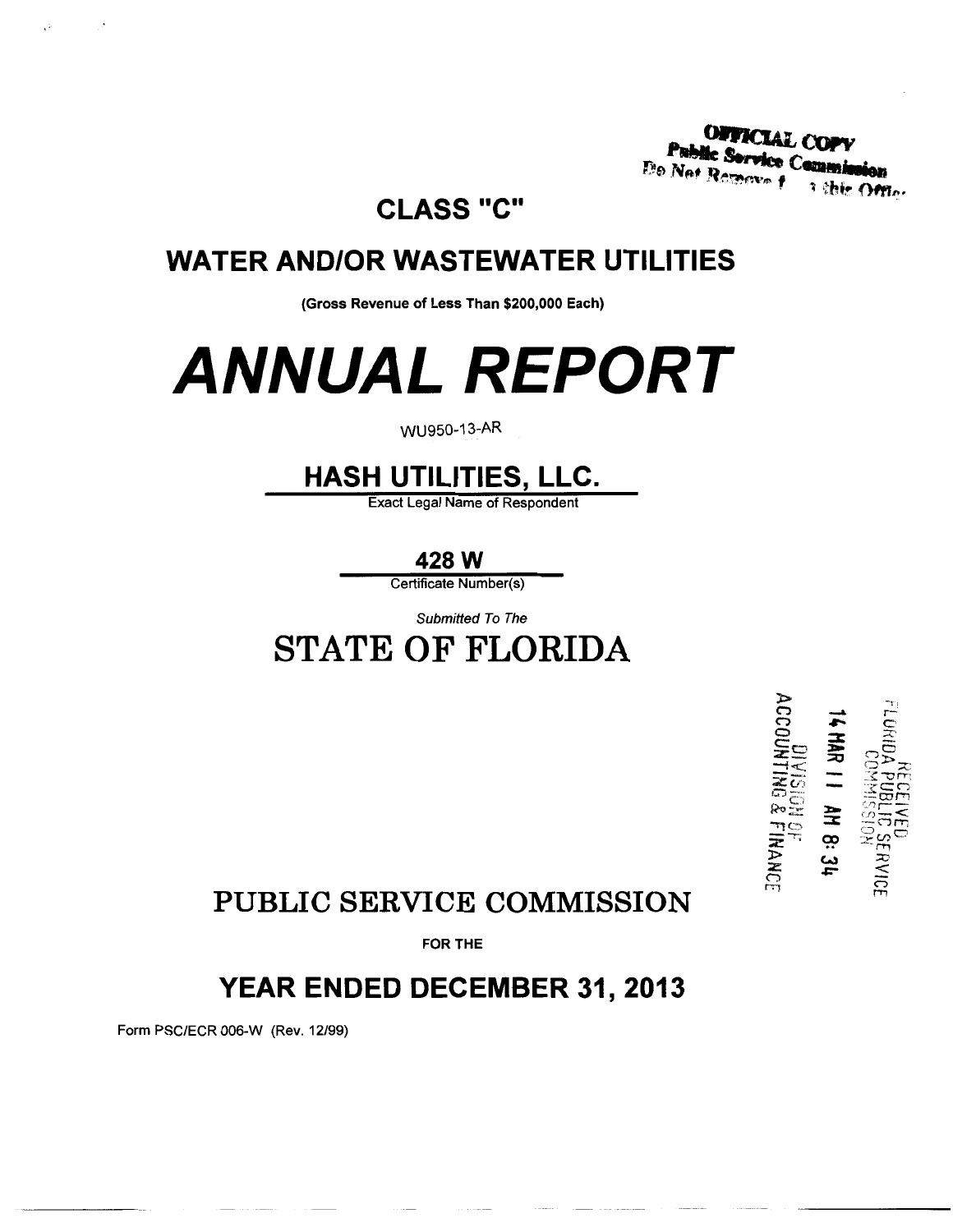- Prepare this report in conformity with the 1996 National Association of Regulatory  $1<sub>1</sub>$ Utility Commissioners (NARUC) Uniform System of Accounts for Water and Wastewater Utilities as adopted by Rule 25-30.115 (1), Florida Administrative Code.
- Interpret all accounting words and phrases in accordance with the Uniform System  $2.$ of Accounts (USOA). Commission Rules and the definitions on next page.
- $3<sub>1</sub>$ Complete each question fully and accurately, even if it has been answered in a previous annual report. Enter the word "None" where it truly and completely states the fact.
- For any question, section, or page which is not applicable to the respondent enter  $4.$ the words "Not Applicable." Do not omit any pages.
- $5<sub>1</sub>$ Where dates are called for, the month and day should be stated as well as the year.
- All schedules requiring dollar entries should be rounded to the nearest dollar. 6.
- $7<sub>1</sub>$ Complete this report by means which result in a permanent record. You may use permanent ink or a typewriter. Do not use a pencil.
- If there is not enough room on any schedule, an additional page or pages may be 8. added provided the format of the added schedule matches the format of the schedule in the report. Additional pages should reference the appropriate schedules, state the name of the utility, and state the year of the report.
- If it is necessary or desirable to insert additional statements for the purpose of 9. further explanation of schedules, such statements should be made at the bottom of the page or on an additional page. Any additional pages should state the name of the utility and the year of the report, and reference the appropriate schedule.
- 10. The utility shall file the original and two copies of the report with the Commission at the address below, and keep a copy for itself. Pursuant to Rule 25-30.110 (3), Florida Administrative Code, the utility must submit the report by March 31 for the preceeding year ending December 31.

Florida Public Service Commission Division of Economic Regulation 2540 Shumard Oak Boulevard Tallahassee, Florida 32399-0850

11. Pursuant to Rule 25-30.110 (7) (a), Florida Administrative Code, any utility that fails to file its annual report or extension on or before March 31, or within the time specified by any extension approved in writing by the Division of Economic Regulation, shall be subject to a penalty. The penalty shall be based on the number of calendar days elapsed from March 31, or from an approved extended filing date, until the date of filing. The date of filing shall be included in the days elapsed.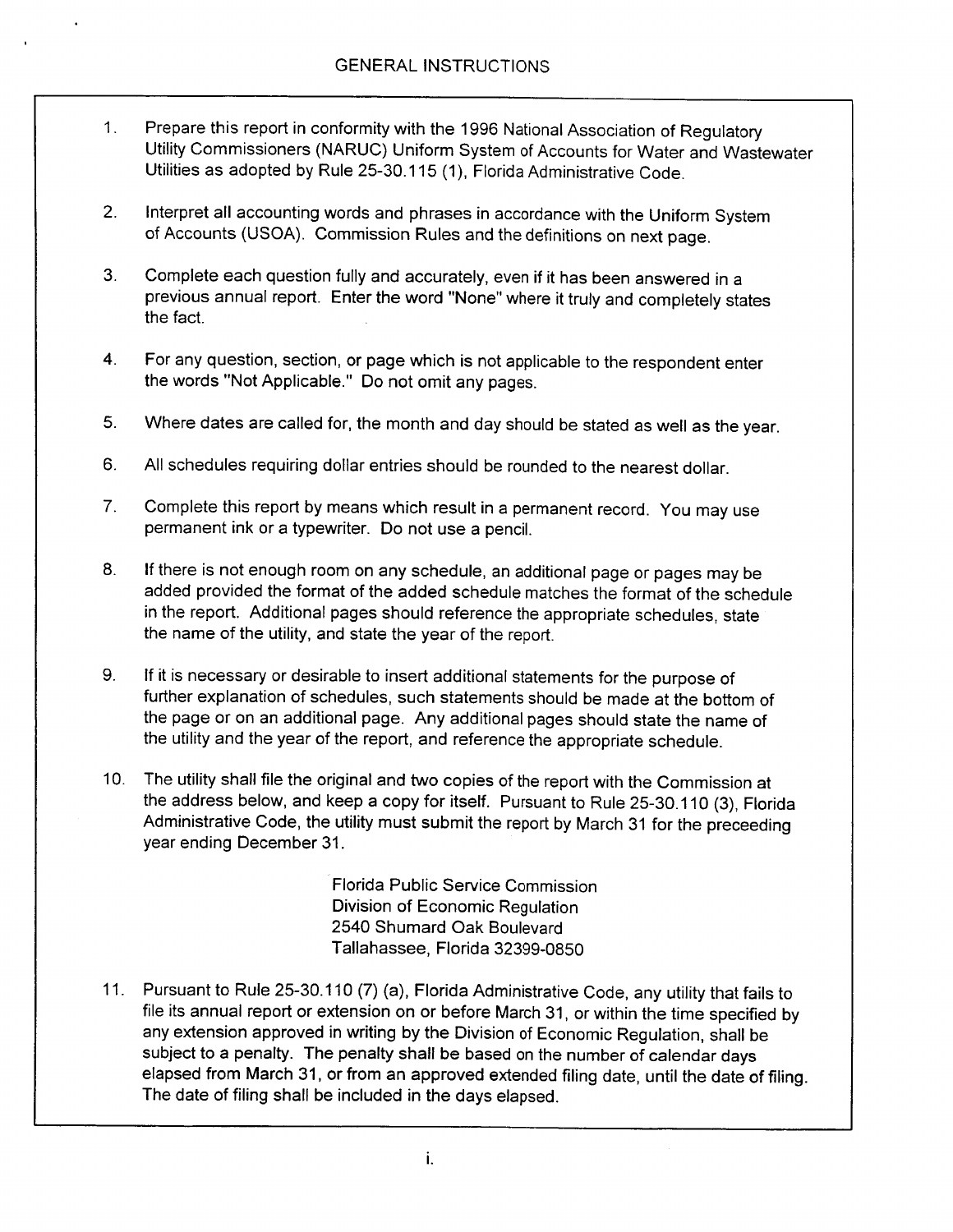ADVANCES FOR CONSTRUCTION - This account shall include advances by or in behalf of customers for construction which are to be refunded either wholly or in part. (USOA)

ALLOWANCE FOR FUNDS USED DURING CONSTRUCTION (AFUDC) - This account shall include concurrent credits for allowance for funds used during construction based upon the net cost of funds used for construction purposes and a reasonable rate upon other funds when so used. Appropriate regulatory approval shall be obtained for "a reasonable rate". (USOA)

AMORTIZATION - The gradual extinguishment of an amount in an account by distributing such amount over a fixed period, over the life of the asset or liability to which it applies, or over the period during which it is anticipated the benefit will be realized. (USOA)

CONTRIBUTIONS IN AID OF CONSTRUCTION (CIAC) - Any amount or item of money, services, or property received by a utility, from any person or governmental agency, any portion of which is provided at no cost to the utility, which represents an addition or transfer to the capital of the utility, and which is utilized to offset the acquisition, improvement, or construction costs of the utility's property, facilities, or equipment used to provide utility services to the public. (Section 367.021 (3), Florida Statutes)

CONSTRUCTION WORK IN PROGRESS (CWIP) - This account shall include the cost of water or wastewater plant in process of construction, but not yet ready for services. (USOA)

DEPRECIATION - The loss in service value not restored by current maintenance, incurred in connection with the consumption or prospective retirement of utility plant in the course of service from causes which are known to be in the current operation and against which the utility is not protected by insurance. (Rule 25-30.140 (i), Florida Administrative Code)

EFFLUENT REUSE - The use of wastewater after the treatment process, generally for reuse as irrigation water or for in plant use. (Section 367.021 (6), Florida Statutes)

EQUIVALENT RESIDENTIAL CONNECTION (ERC) - (WATER) - (Rule 25-30.515 (8), Florida Administrative Code.)

- (a) 350 gallons per day;
- (b) The number of gallons a utility demonstrates in the average daily flow for a single family unit; or
- $(c)$ The number of gallons which has been approved by the DEP for a single family residential unit.

EQUIVALENT RESIDENTIAL CONNECTION (ERC) - (WASTEWATER) - Industry standard of 80% of Water ERC or 280 gallons per day for residential use.

GUARANTEED REVENUE CHARGE - A charge designed to cover the utility's costs including, but not limited to the cost of the operation, maintenance, depreciation, and any taxes, and to provide a reasonable return to the utility for facilities, a portion of which may not be used and useful to the utility or its existing customers. (Rule 25-30.515 (9), Florida Administrative Code)

LONG TERM DEBT - All Notes, Conditional Sales Contracts, or other evidences of indebtedness payable more than one year from date of issue. (USOA)

PROPRIETARY CAPITAL (For proprietorships and partnerships only) - The investment of a sole proprietor, or partners, in an unincorporated utility. (USOA)

RETAINED EARNINGS - This account reflects corporate earnings retained in the business. Credits would include net income or accounting adjustments associated with correction of errors attributable to a prior period. Charges to this account would include net losses, accounting adjustments associated with correction of errors attributable to a prior period or dividends. (USOA)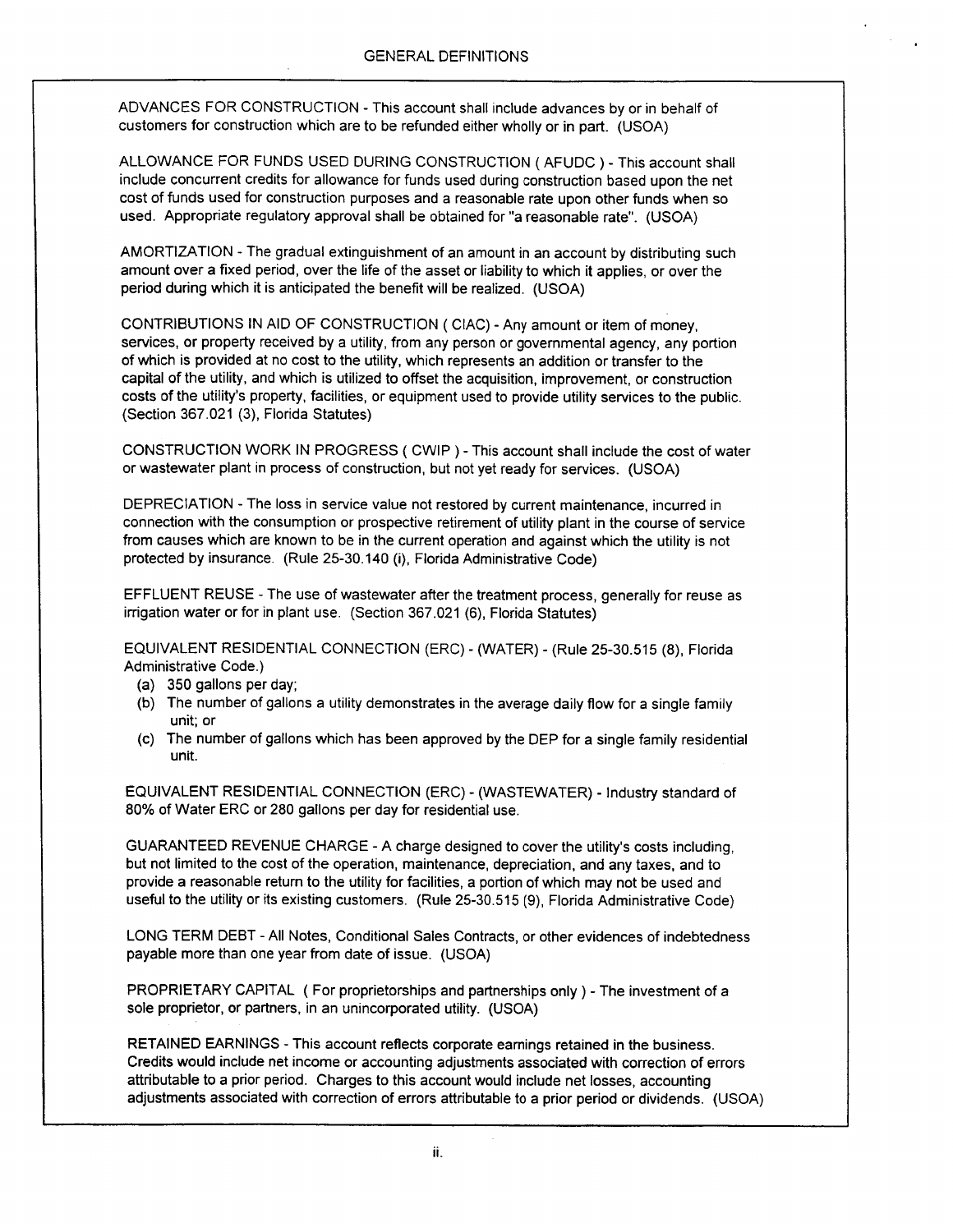$\sim$   $\sim$ 

 $\mathcal{L}$ 

 $\frac{1}{\sqrt{2}}\left( \frac{1}{\sqrt{2}}\right) \left( \frac{1}{\sqrt{2}}\right) \left( \frac{1}{\sqrt{2}}\right) \left( \frac{1}{\sqrt{2}}\right) \left( \frac{1}{\sqrt{2}}\right) \left( \frac{1}{\sqrt{2}}\right) \left( \frac{1}{\sqrt{2}}\right) \left( \frac{1}{\sqrt{2}}\right) \left( \frac{1}{\sqrt{2}}\right) \left( \frac{1}{\sqrt{2}}\right) \left( \frac{1}{\sqrt{2}}\right) \left( \frac{1}{\sqrt{2}}\right) \left( \frac{1}{\sqrt{2}}\right) \left$ 

 $\mathcal{A}^{\mathcal{A}}$ 

 $\omega_{\rm c}$  and

| <b>FINANCIAL SECTION</b><br>$\leq$                                   | <b>PAGE</b> |
|----------------------------------------------------------------------|-------------|
| Identification                                                       | $F-2$       |
| Income Statement                                                     | $F-3$       |
| <b>Balance Sheet</b>                                                 | $F-4$       |
| <b>Net Utility Plant</b>                                             | $F-5$       |
| Accumulated Depreciation and Amortization of Utility Plant           | $F-5$       |
| Capital Stock                                                        | $F-6$       |
| <b>Retained Earnings</b>                                             | $F-6$       |
| <b>Proprietary Capital</b>                                           | $F-6$       |
| Long Term Debt                                                       | $F-6$       |
| <b>Taxes Accrued</b>                                                 | $F-7$       |
| Payment for Services Rendered by Other Than Employees                | $F-7$       |
| Contributions in Aid of Construction                                 | $F-8$       |
| Cost of Capital Used for AFUDC Calculation                           | $F-9$       |
| <b>AFUDC Capital Structure Adjustments</b>                           | $F-10$      |
| <b>WATER OPERATING SECTION</b>                                       | <b>PAGE</b> |
| <b>Water Utility Plant Accounts</b>                                  | $W-1$       |
| Analysis of Accumulated Depreciation by Primary Account - Water      | $W-2$       |
| Water Operation and Maintenance Expense                              | $W-3$       |
| <b>Water Customers</b>                                               | $W-3$       |
| Pumping and Purchased Water Statistics and Mains                     | $W-4$       |
| Wells and Well Pumps, Reservoirs, and High Service Pumping           | $W-5$       |
| Sources of Supply and Water Treatment Facilities                     | $W-6$       |
| General Water System Information                                     | $W-7$       |
| <b>WASTEWATER OPERATING SECTION</b>                                  | <b>PAGE</b> |
| <b>Wastewater Utility Plant Accounts</b>                             | $S-1$       |
| Analysis of Accumulated Depreciation by Primary Account - Wastewater | $S-2$       |
| Wastewater Operation and Maintenance Expense                         | $S-3$       |
| <b>Wastewater Customers</b>                                          | $S-3$       |
| Pumping Equipment, Collecting and Force Mains and Manholes           | $S-4$       |
| Treatment Plant, Pumps and Pumping Wastewater Statistics             | $S-5$       |
| General Wastewater System Information                                | $S-6$       |
| <b>VERIFICATION SECTION</b>                                          | <b>PAGE</b> |
| Verification                                                         | $V-1$       |

 $\mathcal{L}^{\text{max}}_{\text{max}}$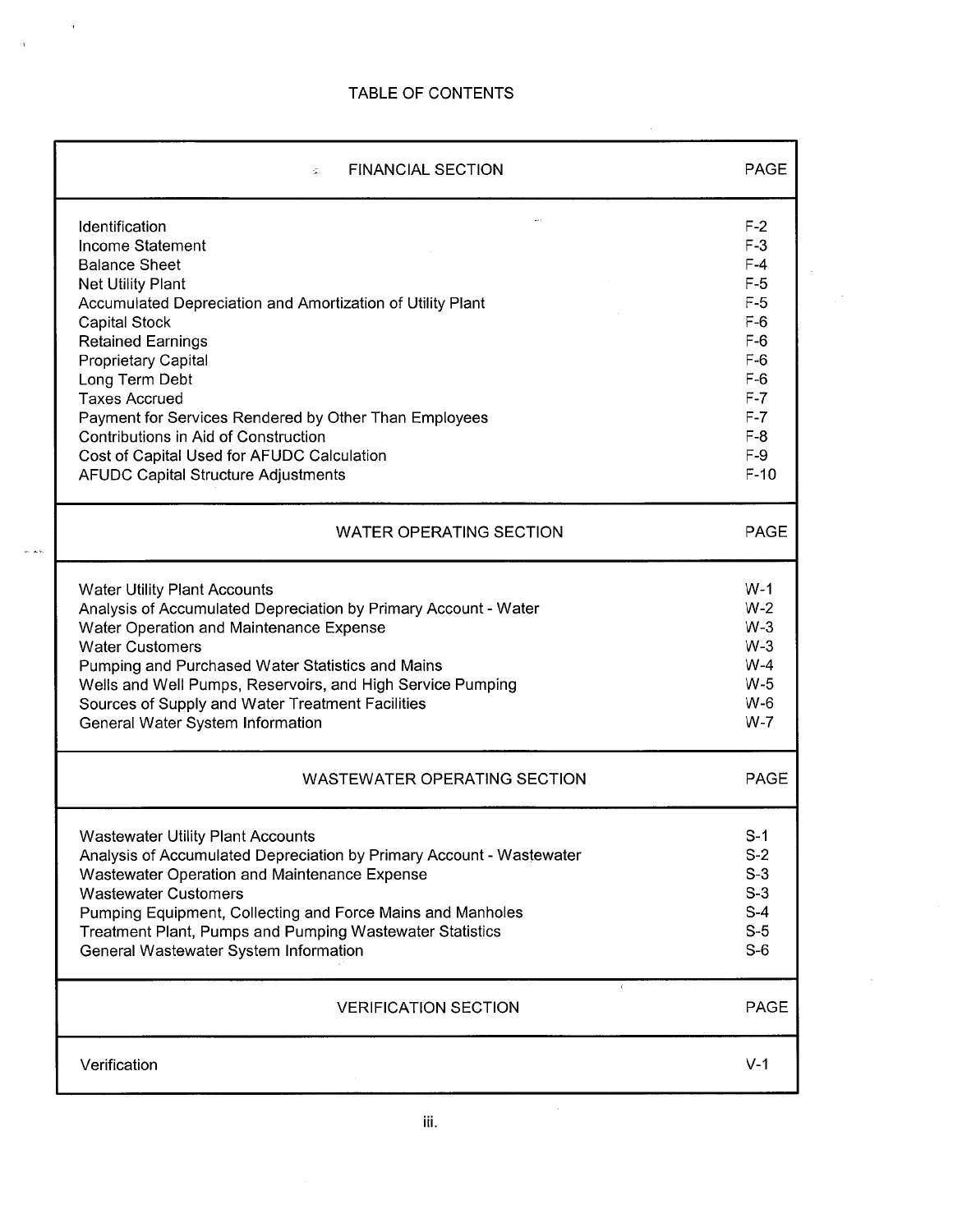# **FINANCIAL**

# **SECTION**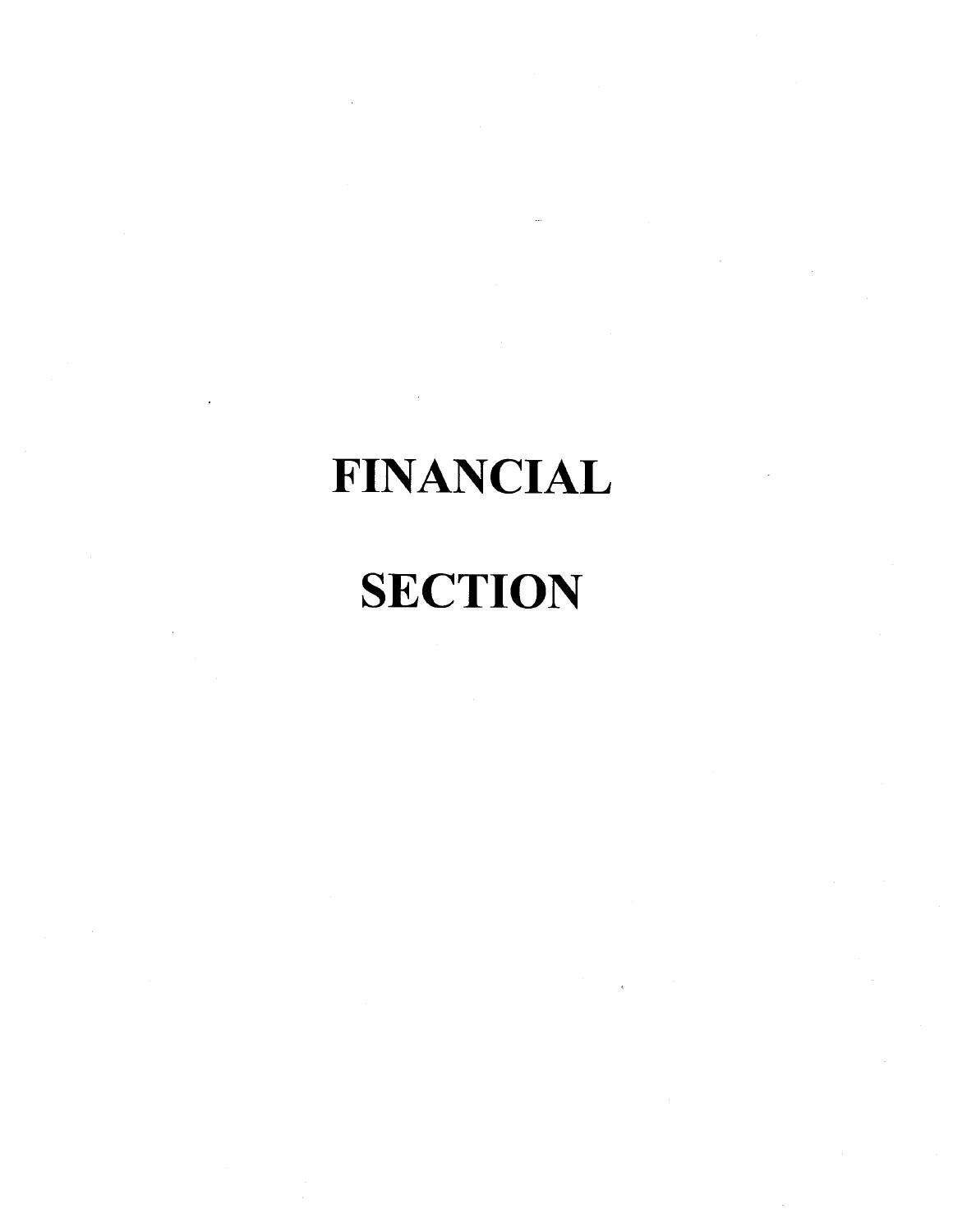#### **REPORT OF**

 $\mathcal{O}(\sqrt{N_{\rm{max}}})$  . The  $N_{\rm{max}}$ 

|                                       | Hash Utilities, LLC.                                                                 |                                    |                              |                   |             |
|---------------------------------------|--------------------------------------------------------------------------------------|------------------------------------|------------------------------|-------------------|-------------|
|                                       |                                                                                      |                                    |                              |                   |             |
|                                       | PO Box 4, Inglis, FL 34449                                                           |                                    |                              |                   | Levy        |
|                                       | <b>Mailing Address</b>                                                               |                                    | <b>Street Address</b>        |                   | County      |
| Telephone Number                      | (352) 613-0103                                                                       |                                    | Date Utility First Organized |                   |             |
| Fax Number                            |                                                                                      |                                    | E-mail Address               | marshall@hash.com |             |
|                                       | Sunshine State One-Call of Florida, Inc. Member No.                                  |                                    | <b>HU2028</b>                |                   |             |
|                                       | Check the business entity of the utility as filed with the Internal Revenue Service: |                                    |                              |                   |             |
| $\overline{\mathsf{x}}$<br>Individual | Sub Chapter S Corporation                                                            |                                    | 1120 Corporation             |                   | Partnership |
|                                       | Name, Address and Phone where records are located:                                   | Marshall Hash, PO Box 4,           |                              |                   |             |
|                                       |                                                                                      | Inglis, FL 34449 (352) 613-0103    |                              |                   |             |
|                                       | Name of subdivisions where services are provided:                                    | Inglewood Estates, Inglis, Florida |                              |                   |             |

#### **CONTACTS**

|                                  |       |                                   | Salary<br>Charged |
|----------------------------------|-------|-----------------------------------|-------------------|
| Name                             | Title | <b>Principal Business Address</b> | <b>Utility</b>    |
| Person to send correspondence:   |       |                                   |                   |
| Marshall Hash                    | Owner | PO Box 4<br>Inglis FL 34449       |                   |
| Person who prepared this report: |       |                                   |                   |
| Marshall Hash                    | Owner |                                   |                   |
| Officers and Managers:           |       |                                   |                   |
|                                  |       |                                   | \$<br>S           |
|                                  |       |                                   |                   |
|                                  |       |                                   | S                 |
|                                  |       |                                   | S                 |

Report every corporation or person owning or holding directly or indirectly 5 percent or more of the voting securities of the reporting utility:

|               | Percent        |                                   | Salary         |
|---------------|----------------|-----------------------------------|----------------|
|               | Ownership in   |                                   | Charged        |
| Name          | <b>Utility</b> | <b>Principal Business Address</b> | <b>Utility</b> |
| Marshall Hash | 100            |                                   |                |
|               |                |                                   |                |
|               |                |                                   |                |
|               |                |                                   |                |
|               |                |                                   |                |
|               |                |                                   |                |
|               |                |                                   |                |
|               |                |                                   |                |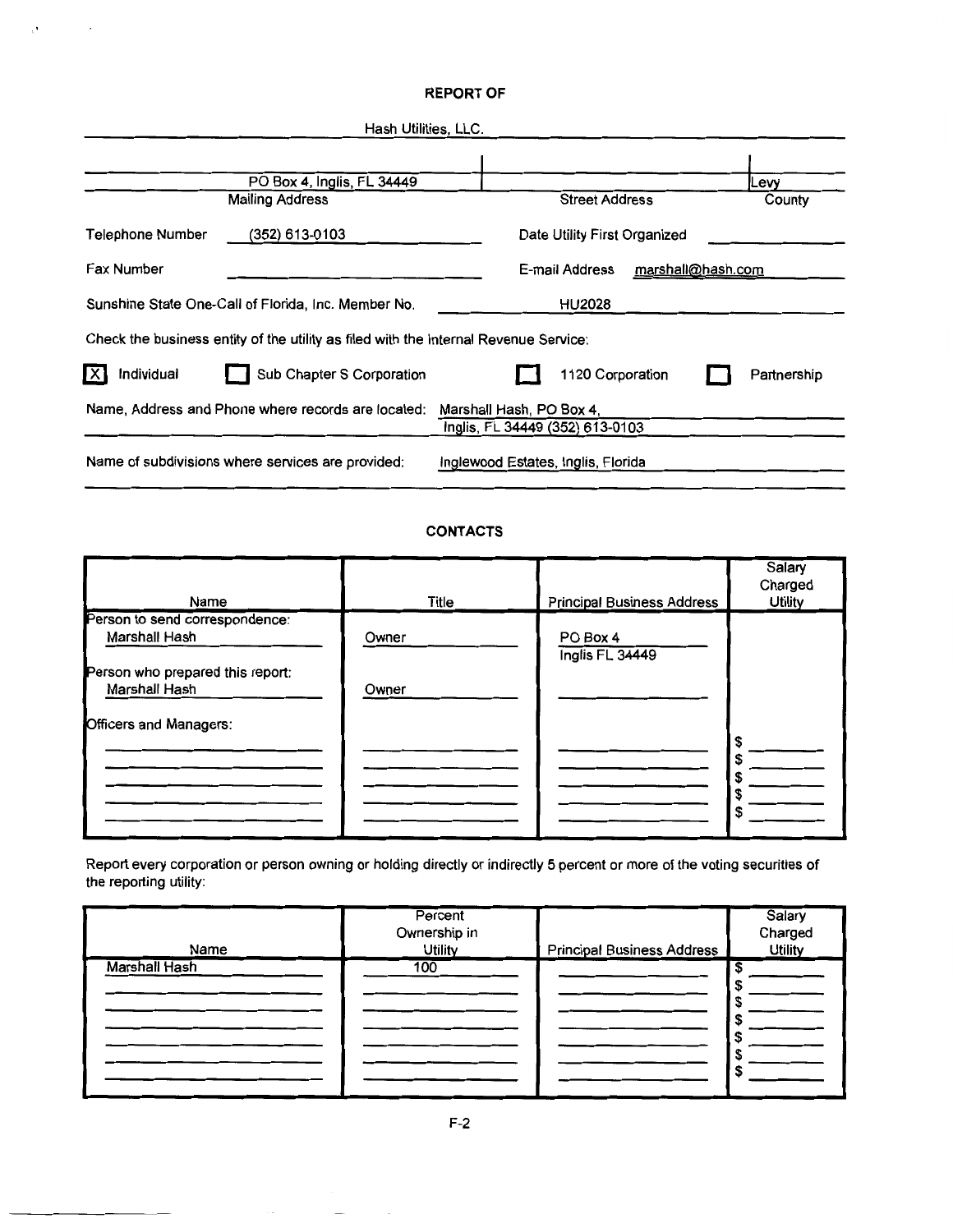$\chi$ 

 $\sim$   $\sim$ 

### YEAR OF REPORT<br>DECEMBER 31, 201 2013

**INCOME STATEMENT** 

| <b>Account Name</b>                                                                                                                                                                                                               | Ref.<br>Page   | Water                | Wastewater                 | Other                                        | Total<br>Company                       |
|-----------------------------------------------------------------------------------------------------------------------------------------------------------------------------------------------------------------------------------|----------------|----------------------|----------------------------|----------------------------------------------|----------------------------------------|
| Gross Revenue:<br>Residential ________<br>Commercial $\frac{1}{2}$ $\frac{1}{2}$ $\frac{1}{2}$ $\frac{1}{2}$<br>Industrial ___________<br>Multiple Family $\frac{1}{2}$ = $\frac{1}{2}$ = $\frac{1}{2}$<br>Guaranteed Revenues __ |                | \$ 20,287            | $\frac{1}{\sqrt{2}}$       | $\frac{1}{\sqrt{2}}$                         | \$ 20,287                              |
| Other (Specify) $2 - 2 - 1$<br>Total Gross Revenue____                                                                                                                                                                            |                | 20,287<br>S.         | \$<br>and the state of the | $\frac{1}{2}$                                | $\frac{1}{2}$                          |
| Operation Expense (Must tie<br>to pages W-3 and S-3)                                                                                                                                                                              | $W-3$<br>$S-3$ | $$-.13,538$          | $\frac{1}{\sqrt{2}}$       | $\frac{1}{2}$                                | $\frac{1}{2}$                          |
| Depreciation Expense____                                                                                                                                                                                                          | $F-5$          | $-3,666$             |                            |                                              |                                        |
| CIAC Amortization Expense__                                                                                                                                                                                                       | $F-8$          | 18                   |                            |                                              |                                        |
| Taxes Other Than Income__                                                                                                                                                                                                         | $F-7$          | $-1,443$             |                            |                                              |                                        |
| Income Taxes__________                                                                                                                                                                                                            | $F-7$          |                      |                            |                                              |                                        |
| <b>Total Operating Expense</b>                                                                                                                                                                                                    |                | \$<br>$-18,629$      |                            |                                              | $$-.18,629$                            |
| Net Operating Income (Loss)                                                                                                                                                                                                       |                | \$<br>1,658          | \$                         | $\sim$                                       | \$ 1,658                               |
| Other Income:<br>Nonutility Income_____                                                                                                                                                                                           |                | $\frac{1}{\sqrt{2}}$ | $\frac{1}{\sqrt{2}}$       | $\frac{1}{\sqrt{2}}$                         | $\frac{1}{2}$                          |
| Other Deductions:<br><b>Miscellaneous Nonutility</b><br>Expenses_ $\frac{1}{2}$ _ _ _ _ _ _ _<br>Interest Expense_____                                                                                                            |                | $\frac{1}{2}$        | $\frac{1}{2}$              | $\frac{1}{\sqrt{1-\frac{1}{2}}-\frac{1}{2}}$ | $\frac{1}{\sqrt{2}}$<br>$\overline{0}$ |
| Net Income (Loss)                                                                                                                                                                                                                 |                | \$                   | $\sim$                     | $$^{\circ}$                                  | \$<br>1,658                            |

J.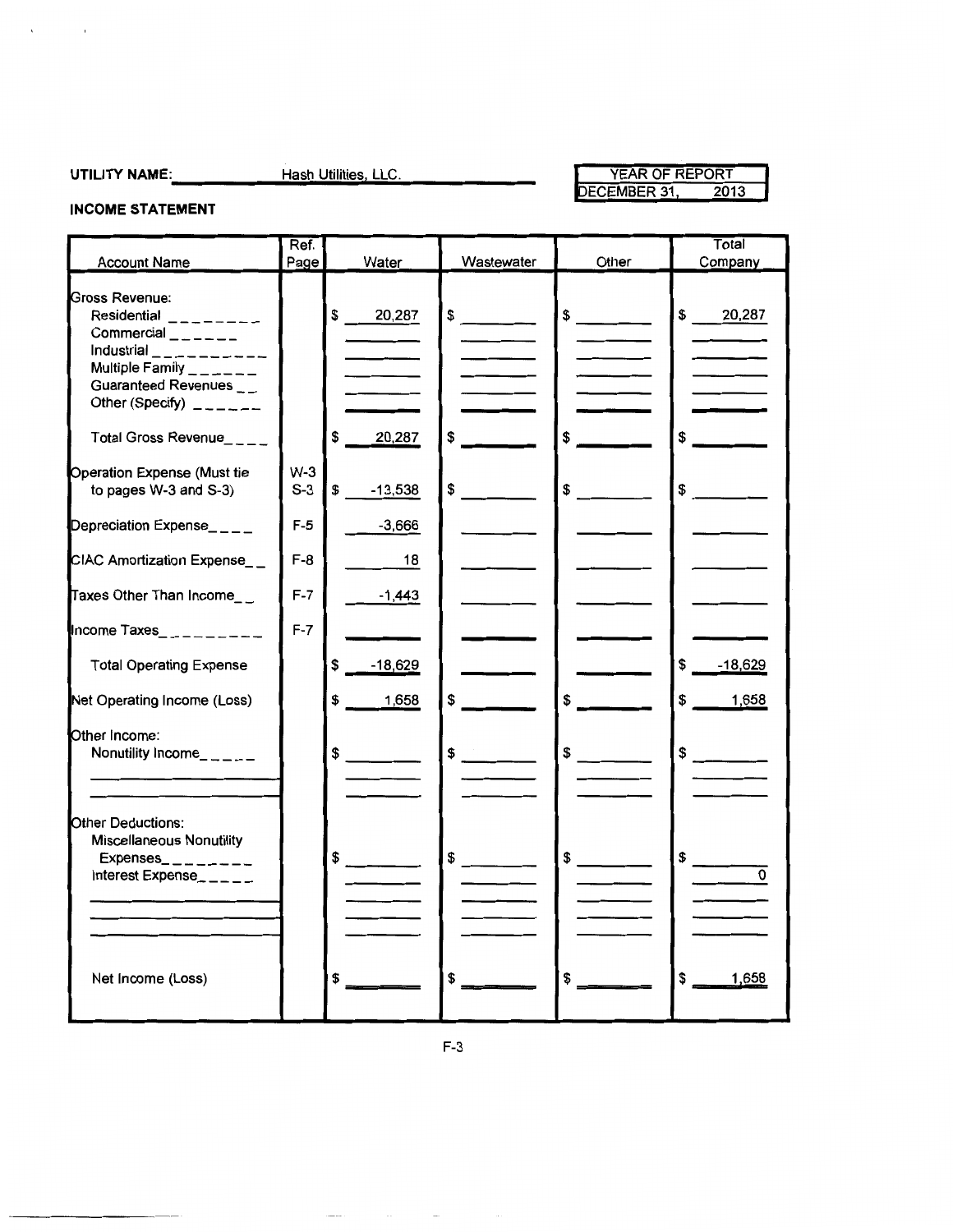UTILITY NAME: Hash Utilities, LLC. YEAR OF REPORT DECEMBER 31, 2013

#### **COMPARATIVE BALANCE SHEET**

|                                                                                                                                                                                                                                                                             | Reference                        | Current                                              | Previous          |
|-----------------------------------------------------------------------------------------------------------------------------------------------------------------------------------------------------------------------------------------------------------------------------|----------------------------------|------------------------------------------------------|-------------------|
| <b>ACCOUNT NAME</b>                                                                                                                                                                                                                                                         | Page                             | Year                                                 | Year              |
| Assets:                                                                                                                                                                                                                                                                     |                                  |                                                      |                   |
| Utility Plant in Service (101-105) $\frac{1}{2}$<br>Accumulated Depreciation and                                                                                                                                                                                            | $F-5, W-1, S-1$                  | \$<br>116,249                                        | $\sim$<br>111,443 |
| Amortization (108) _______________                                                                                                                                                                                                                                          | F-5, W-2, S-2                    | 46.286                                               | -42,620           |
| Net Utility Plant______________                                                                                                                                                                                                                                             |                                  | \$<br>69,963                                         | \$<br>68,823      |
| Cash _________________________<br>Customer Accounts Receivable (141)_____<br>Other Assets (Specify):<br>$x = -$ - - - - - - - - -                                                                                                                                           |                                  | 0<br>0<br><b>Contract Contract</b><br>$\overline{0}$ |                   |
|                                                                                                                                                                                                                                                                             |                                  |                                                      |                   |
| Total Assets___________________                                                                                                                                                                                                                                             |                                  | \$<br>69,963                                         | 68,823<br>\$      |
| Liabilities and Capital:                                                                                                                                                                                                                                                    |                                  |                                                      |                   |
| Common Stock Issued (201)__________<br>Preferred Stock Issued (204)___________<br>Other Paid in Capital $(211)$ <sub>___________</sub><br>Retained Earnings (215) <sub>-1-1-1-1-1-1</sub><br>Propietary Capital (Proprietary and<br>Partnership only) $(218)$ _____________ | $F-6$<br>$F-6$<br>$F-6$<br>$F-6$ | 25,000<br>and the control of the con-                | 25,000            |
| Total Capital__________________                                                                                                                                                                                                                                             |                                  | \$<br>25,000                                         | \$<br>25,000      |
| Long Term Debt $(224)$ <sub>2</sub> - - - - - - - - - - - - -<br>Accounts Payable $(231)$ _____________<br>Customer Deposits (235)_____________1<br>Accrued Taxes (236)________________<br>Other Liabilities (Specify)________                                              | $F-6$                            | 42,290<br>\$                                         | \$<br>41,132      |
| 2010 PSC Base adj with CIAC                                                                                                                                                                                                                                                 |                                  | 2,295                                                | 2,295             |
| Advances for Construction<br>Contributions in Aid of<br>Construction - Net $(271-272)$ _____                                                                                                                                                                                | $F-8$                            | 378                                                  | 396               |
| <b>Total Liabilities and Capital</b>                                                                                                                                                                                                                                        |                                  | 69,963<br>\$                                         | 68,823<br>\$      |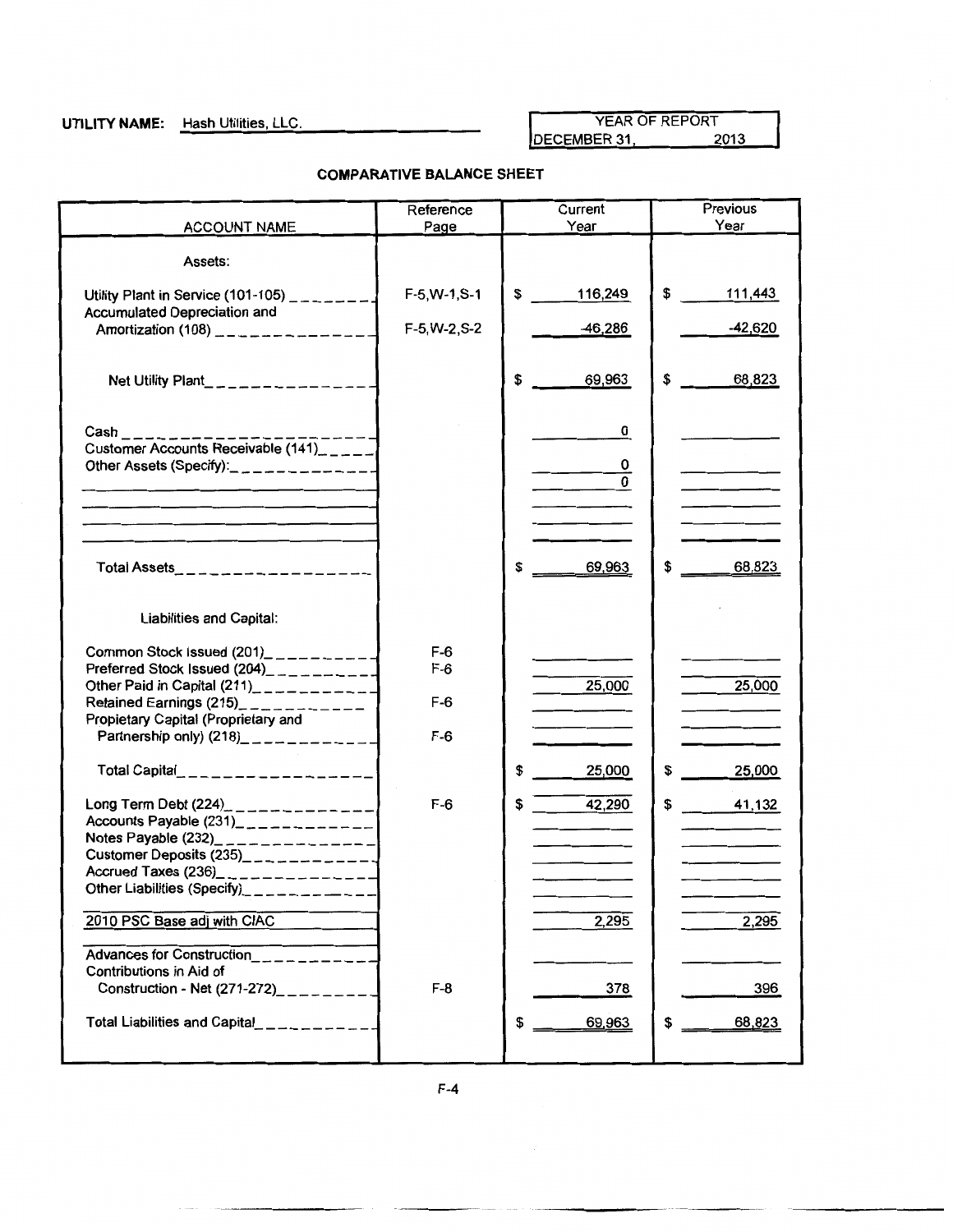#### **UTILITY NAME** Hash Utilities, LLC. YEAR OF REPORT PERSON TO PERSON TO PERSON TO PERSON TO PERSON TO PERSON TO PERSON TO PERSON TO PERSON TO PERSON TO PERSON TO PERSON TO PERSON TO PERSON TO PERSON TO PERSON TO PERSON TO P DECEMBER 31,

#### **GROSS UTILITY PLANT**

 $\ddot{\phantom{a}}$ 

 $\ddot{\phantom{0}}$ 

| <b>Plant Accounts:</b><br>(101 - 107) inclusive                        | Water                   | Wastewater    | Plant other<br>than<br>Reporting<br>Systems | Total         |
|------------------------------------------------------------------------|-------------------------|---------------|---------------------------------------------|---------------|
| Utility Plant in Service (101)<br><b>Construction Work in Progress</b> | $\mathbf{s}$<br>116,249 | $\frac{1}{2}$ | $\frac{1}{2}$                               | \$            |
| (105)_ ____________<br>Other (Specify)________                         |                         |               |                                             |               |
| Total Utility Plant______                                              | \$<br>116,249           | \$            |                                             | \$<br>116,249 |

#### **ACCUMULATED DEPRECIATION (AID) AND AMORTIZATION OF UTILITY PLANT**

| Account<br>108                                                                                                                     | Water                             | Wastewater           | Other than<br>Reporting<br>Systems | Total        |
|------------------------------------------------------------------------------------------------------------------------------------|-----------------------------------|----------------------|------------------------------------|--------------|
| <b>Balance First of Year</b>                                                                                                       | $\overline{\mathbf{s}}$<br>42,620 | \$                   | $\overline{\mathbf{s}}$            | S            |
| <b>Add Credits During Year:</b><br>Accruals charged to<br>depreciation account $\_\_$ $\_\_$<br>Salvage_____________               | 3,666                             | $\frac{1}{\sqrt{2}}$ | \$                                 | \$           |
| Total Credits $\_\_$                                                                                                               | $\overline{\mathbf{s}}$<br>3,666  | S                    | \$                                 | \$           |
| Deduct Debits During Year:<br>Book cost of plant<br>$retired$ <sub>____________</sub><br>Cost of removal<br>Other debits (specify) | $\sim$                            | \$                   | S.                                 | \$           |
| Total Debits<br>---------                                                                                                          | \$                                | \$                   | \$                                 | \$           |
| <b>Balance End of Year</b> Party                                                                                                   | \$<br>46,286                      | \$                   |                                    | \$<br>46,286 |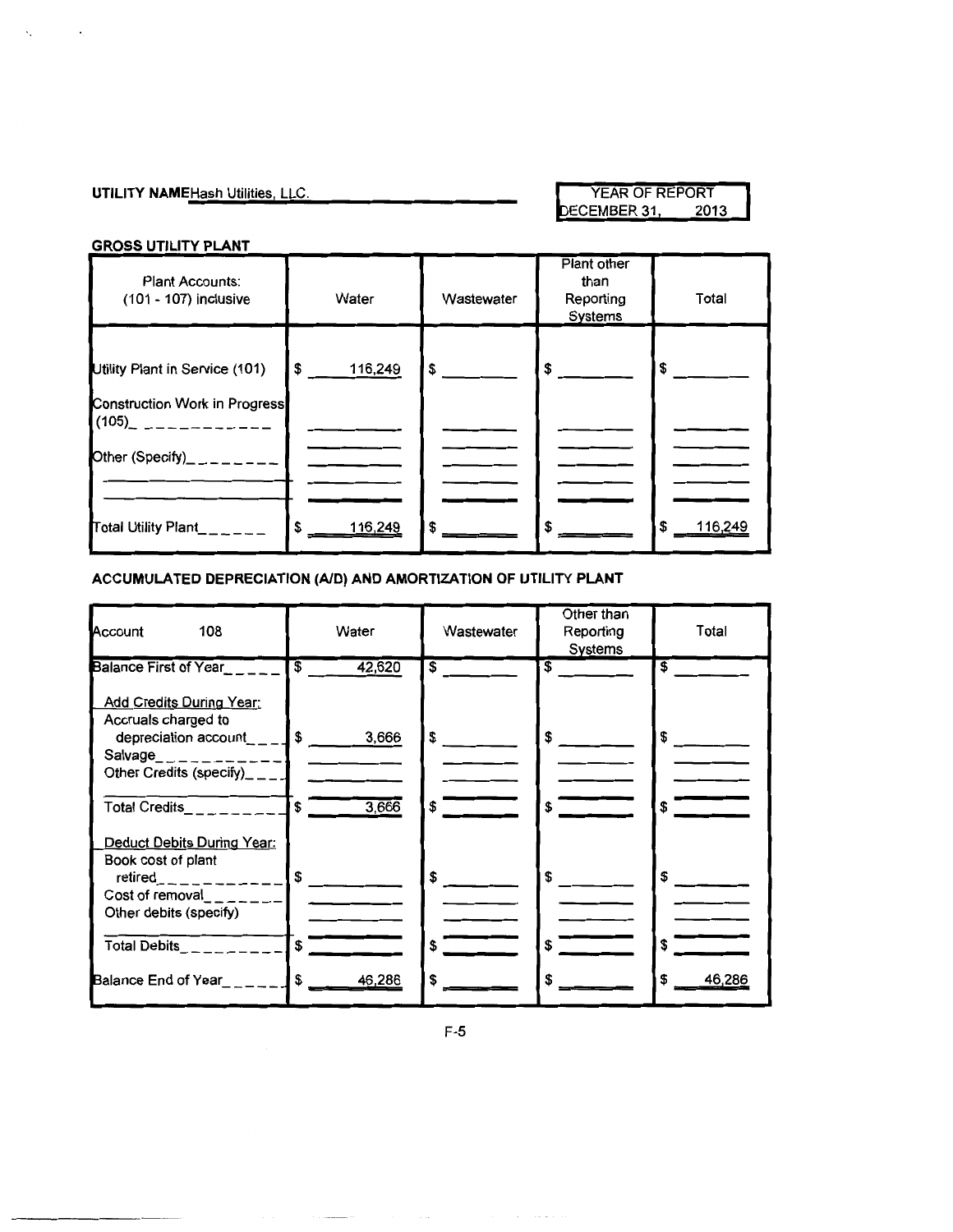**UTILITY NAME:** Hash Utilities, LLC. YEAR OF REPORT YEAR OF REPORT DECEMBER 31,

### **CAPITAL STOCK ( 201 - 204** )

|                                                                                                                                                                  | Common<br><b>Stock</b> | Preferred<br><b>Stock</b> |
|------------------------------------------------------------------------------------------------------------------------------------------------------------------|------------------------|---------------------------|
| Par or stated value per share__________________________<br>Shares issued and outstanding<br>$\frac{1}{2}$<br>Total par value of stock issued____________________ |                        |                           |

#### **RETAINED EARNINGS ( 215)**

|                                                                                         | Appropriated | Un-<br>Appropriated |
|-----------------------------------------------------------------------------------------|--------------|---------------------|
| Balance first of year____________________________<br>Changes during the year (Specify): | 18828        |                     |
| <b>NOI</b>                                                                              | $-1,658$     |                     |
| Balance end of year<br>----------------------                                           | 17170        |                     |

#### **PROPRIETARY CAPITAL ( 218)**

|                                                                                 | Proprietor<br>Or Partner | Partner |
|---------------------------------------------------------------------------------|--------------------------|---------|
| Balance first of year____________________<br>Changes during the year (Specify): |                          |         |
|                                                                                 |                          |         |
| Balance end of year<br>$\frac{1}{2}$                                            |                          |         |

#### **.LONG TERM DEBT ( 224** )

|                                                                           |       | Interest | Principal         |
|---------------------------------------------------------------------------|-------|----------|-------------------|
| Description of Obligation (Including Date of Issue and Date of Maturity): | Ratel | $#$ of   | per Balance       |
|                                                                           |       | Pymts    | <b>Sheet Date</b> |
| Marshall Hash                                                             |       |          | 50,942            |
| Deprecation of Investment                                                 |       |          | $-8652$           |
|                                                                           |       |          |                   |
|                                                                           |       |          |                   |
| Total                                                                     |       |          | 42,290            |
|                                                                           |       |          |                   |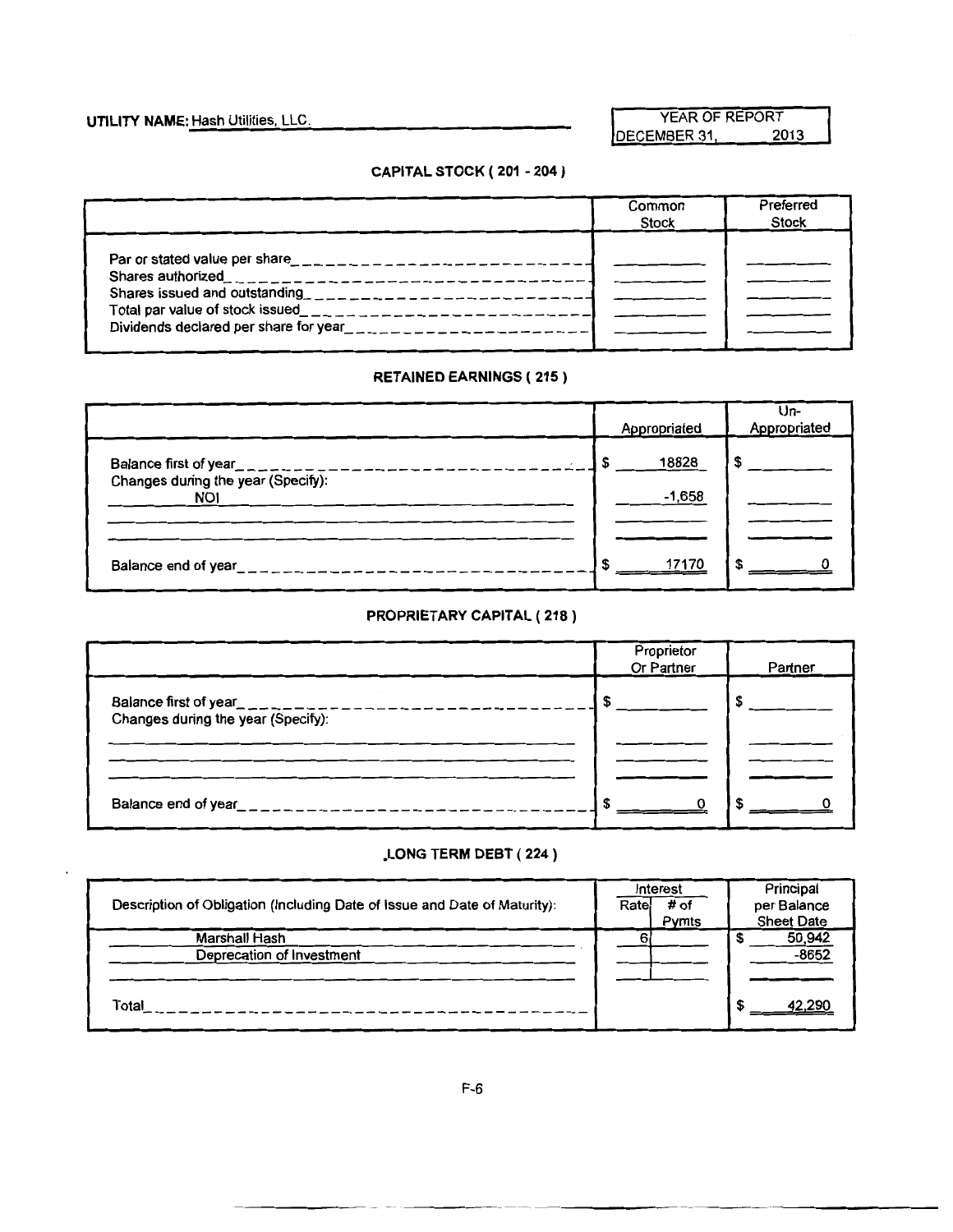#### **UTILITY NAME:** Hash Utilities, LLC. YEAR OF REPORT

DECEMBER 31, 2013

Water | Wastewater | Other | Total (a)  $(a)$  (b)  $(c)$  (c) (d) (e) Income Taxes: Federal income tax \_ \_ \_ \_ \_ \_ \_ \_ \$ \$ \$ \$ \$ \$ State income  $\text{Tax}_{\text{---}}$ Taxes Other Than Income: State ad valorem  $\text{tax}\_\_\_\_\_\_$ Local property  $\tanctan 2$ Regulatory assessment fee \_\_\_ \$912.93 Other TRI Annuals 3 years **\$3,300.00 \$3,300.00** LLC Fee  $$29.00$ DEP \$100.00 Total Tax Expense\_\_\_\_\_\_\_\_  $\$\frac{1}{3}\$   $\frac{1}{31,443.10}$   $\$\frac{1}{3}$   $\$\frac{1}{3}$   $\$\frac{1}{31,443.10}$ 

#### **TAX EXPENSE**

#### **PAYMENTS FOR SERVICES RENDERED BY OTHER THAN EMPLOYEES**

Report all information concerning outside rate, management, construction, advertising, labor relations, public relations, or other similiar professional services rendered the respondent for which aggregate payments during the year to any corporation, partnership, individual, or organization of any kind whatever amounting to \$500 or more.

| Name of Recipient                                                                                                                                         | Water<br>Amount                                        | Wastewater<br>Amount                 | <b>Description of Service</b>                                                                                    |
|-----------------------------------------------------------------------------------------------------------------------------------------------------------|--------------------------------------------------------|--------------------------------------|------------------------------------------------------------------------------------------------------------------|
| <b>L&amp; M Enterprises</b><br><b>Hash Utilities</b><br><b>Hash Utilities</b><br><b>L&amp; M Enterprises</b><br><b>Central Elect Coop</b><br>Dave Symonds | 660<br>S<br>2,703<br>3,900<br>4,806<br>620<br>S<br>651 | S<br>S<br>S<br>S<br>S<br>S<br>S<br>S | Repairs<br><b>Billing</b><br>Operator<br>System Improvements<br><b>Purchased Power</b><br><b>Treatment Chems</b> |
|                                                                                                                                                           | S                                                      | S<br>S<br>\$                         |                                                                                                                  |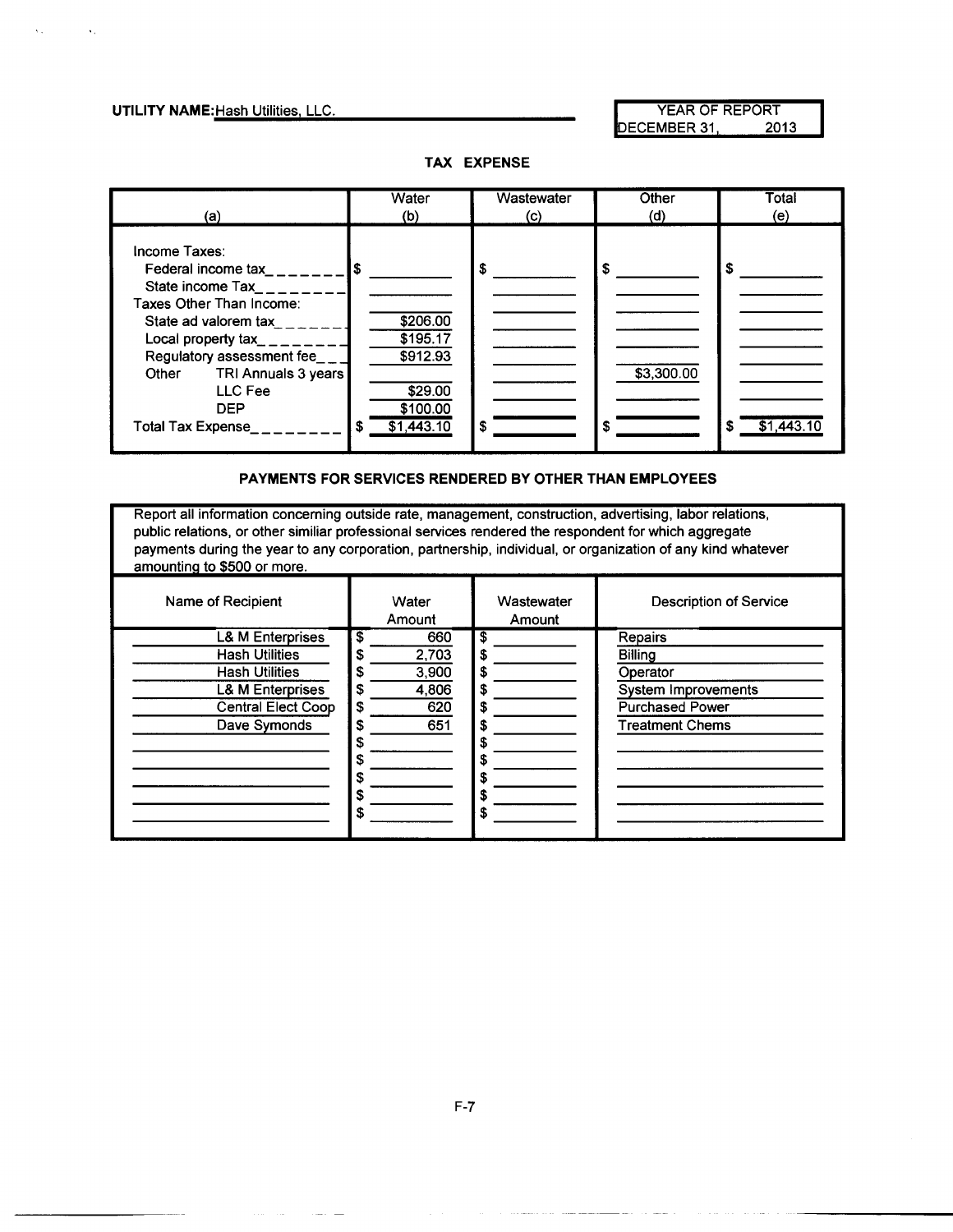### UTILITY NAME: Hash Utilities, LLC.

|              | YEAR OF REPORT |
|--------------|----------------|
| DECEMBER 31, | 2013           |

#### CONTRIBUTIONS IN AID OF CONSTRUCTION ( 271 )

|                          | (a)                                                                                                         | Water<br>(b) | Wastewater<br>(c) | Total<br>(d) |
|--------------------------|-------------------------------------------------------------------------------------------------------------|--------------|-------------------|--------------|
| $\vert$ 1)<br>IZ)        | Balance first of year___________________<br>Add credits during year_________________                        | 15034<br>I S | S<br>S            |              |
| $ 3\rangle$<br>$\vert A$ | Total<br>____________________<br>Deduct charges during the year____________                                 |              |                   |              |
| $\ket{5}$<br>16)         | Balance end of year__________________<br>Less Accumulated Amortization<br>and the state of the state of the | $-14656$     |                   |              |
|                          | Net CIAC<br>------------------                                                                              | 378          | -S                |              |

#### ADDITIONS TO CONTRIBUTIONS IN AID OF CONSTRUCTION DURING YEAR (CREDITS)

| Report below all developers or contractors<br>agreements from which cash or property was<br>received during the year.  | Indicate<br>"Cash" or<br>"Property" | Water | Wastewater |
|------------------------------------------------------------------------------------------------------------------------|-------------------------------------|-------|------------|
|                                                                                                                        |                                     |       |            |
|                                                                                                                        |                                     |       |            |
|                                                                                                                        |                                     |       |            |
|                                                                                                                        |                                     |       |            |
|                                                                                                                        |                                     |       |            |
|                                                                                                                        |                                     | \$    | \$         |
| Report below all capacity charges, main extension charges and<br>customer connection charges received during the year. |                                     |       |            |
| Number of<br>Description of Charge<br>Connections                                                                      | Charge per<br>Connection            |       |            |
|                                                                                                                        | $\overline{\mathbf{s}}$             | \$    |            |
|                                                                                                                        |                                     |       |            |
|                                                                                                                        |                                     |       |            |
| Total Credits During Year (Must agree with line # 2 above.)_________                                                   |                                     | -S    |            |

#### ACCUMULATED AMORTIZATION OF CIAC (272)

|                                                      | Water        | Wastewater | Total |
|------------------------------------------------------|--------------|------------|-------|
| Balance First of Year<br>Add Debits During Year:     | 14,638<br>18 | \$         |       |
| Deduct Credits During Year:                          |              |            |       |
| Balance End of Year (Must agree with line #6 above.) | 14,656       | S          |       |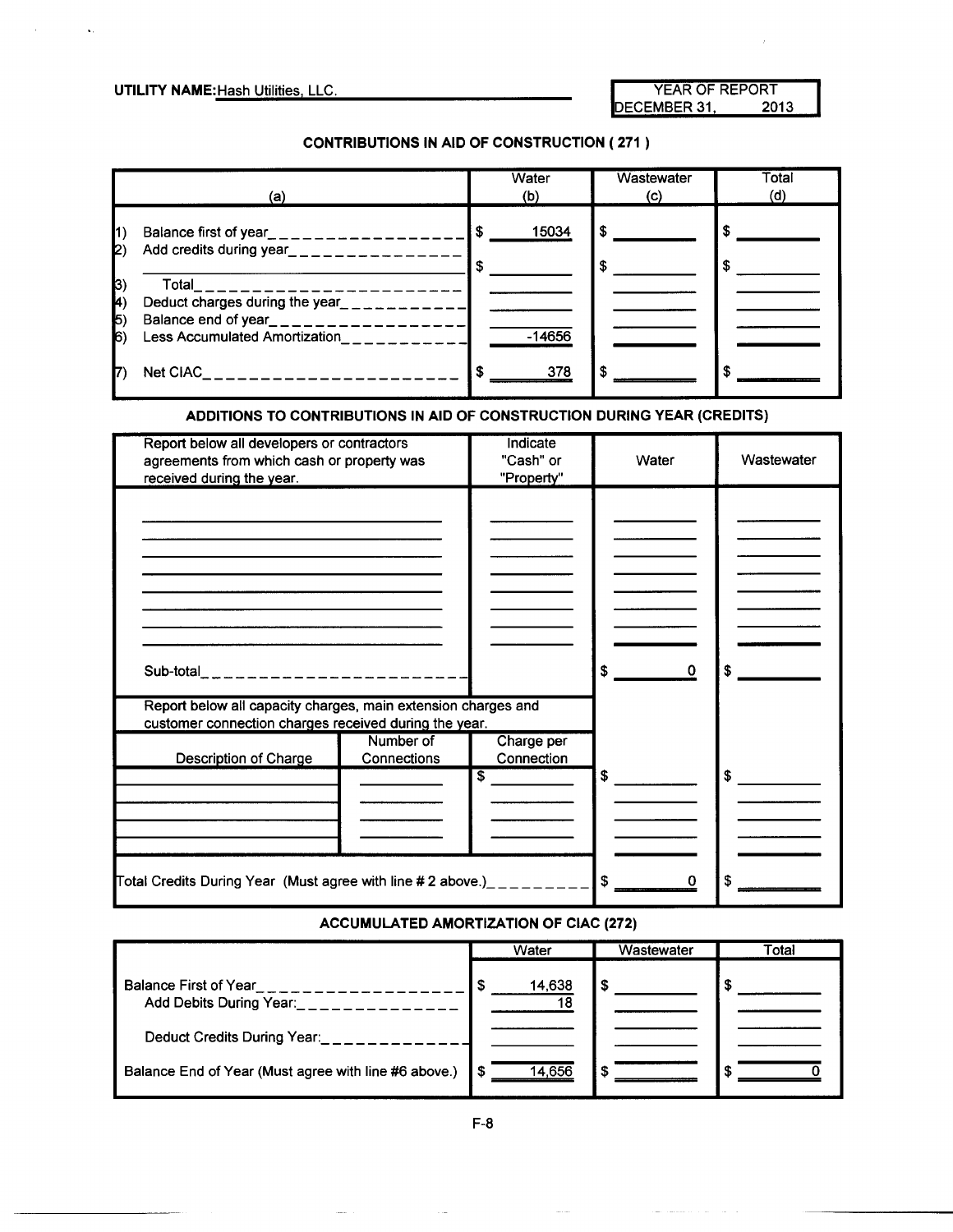#### \*\* **COMPLETION OF SCHEDULE REQUIRED ONLY IF AFUDC WAS CHARGED DURING YEAR** \*\*

UTILITY NAMEHash Utilities, LLC. We have a series of the YEAR OF REPORT

ECEMBER 31, 2013

#### **SCHEDULE "A"**

#### **SCHEDULE OF COST OF CAPITAL USED FOR AFUDC CALCULATION (1)**

| <b>Class of Capital</b><br>(a) | <b>Dollar</b><br>Amount<br>(b) | Percentage<br>οf<br>Capital<br>(c) | Actual<br>Cost<br>Rates<br>(d) | Weighted<br>Cost<br>[ c x d ]<br>(e) |
|--------------------------------|--------------------------------|------------------------------------|--------------------------------|--------------------------------------|
| <b>Common Equity</b>           | \$                             | %                                  | %                              | %                                    |
| <b>Preferred Stock</b>         |                                | %                                  | %                              | $\%$                                 |
| Long Term Debt                 |                                | %                                  | %                              | %                                    |
| <b>Customer Deposits</b>       |                                | %                                  | %                              | $\%$                                 |
| Tax Credits - Zero Cost        |                                | %                                  | 0.00 %                         | %                                    |
| Tax Credits - Weighted Cost    |                                | %                                  | %                              | %                                    |
| Deferred Income Taxes          |                                | %                                  | %                              | $\%$                                 |
| Other (Explain)                |                                | %                                  | $\%$                           | %                                    |
| Total                          | \$                             | 100.00 %                           |                                | %                                    |

(1) Must be calculated using the same methodology used to calculate AFUDC rate approved by the Commission.

#### **APPROVED AFUDC RATE**

| Current Commission approved AFUDC rate:       | "∿⊧ |
|-----------------------------------------------|-----|
| Commission Order Number approving AFUDC rate: |     |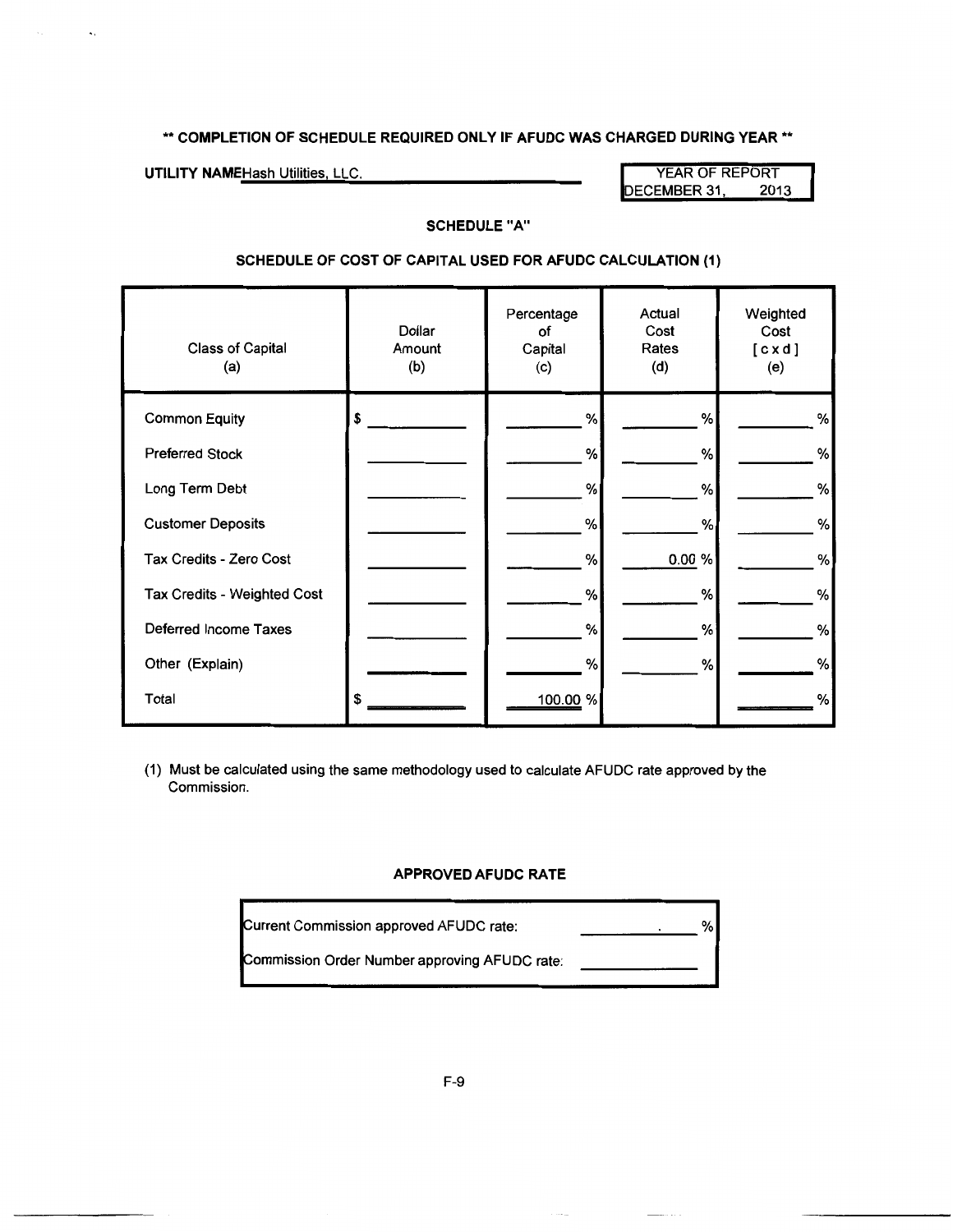### \*\* **COMPLETION OF SCHEDULE REQUIRED ONLY IF AFUDC WAS CHARGED DURING YEAR\*\***

**UTILITY NAME:** Hash Utilities, LLC. **Next and Secure 12013**<br>DECEMBER 31, 2013

DECEMBER 31,

#### **SCHEDULE "B"**

#### **SCHEDULE OF CAPITAL STRUCTURE ADJUSTMENTS**

| <b>Class of Capital</b><br>(a)                                                                                                                                                                                               | Per<br><b>Book</b><br>Balance<br>(b) | Non-utility<br>Adjustments<br>(c) | Non-juris.<br>Adjustments<br>(d) | Other (1)<br>Adjustments<br>(e) | Capital<br>Structure<br>Used for<br><b>AFUDC</b><br>Calculation<br>(t) |
|------------------------------------------------------------------------------------------------------------------------------------------------------------------------------------------------------------------------------|--------------------------------------|-----------------------------------|----------------------------------|---------------------------------|------------------------------------------------------------------------|
| <b>Common Equity</b><br><b>Preferred Stock</b><br>Long Term Debt<br><b>Customer Deposits</b><br><b>Tax Credits-Zero Cost</b><br>Tax Credits-Weighted<br>Cost of Capital<br>Deferred Income Taxes<br>Other (Explain)<br>Total | \$<br>0<br>ŋ<br>0<br>\$              | \$                                | S<br>S                           | S<br>\$                         | \$                                                                     |

(1) Explain below all adjustments made in Column (e):

F-10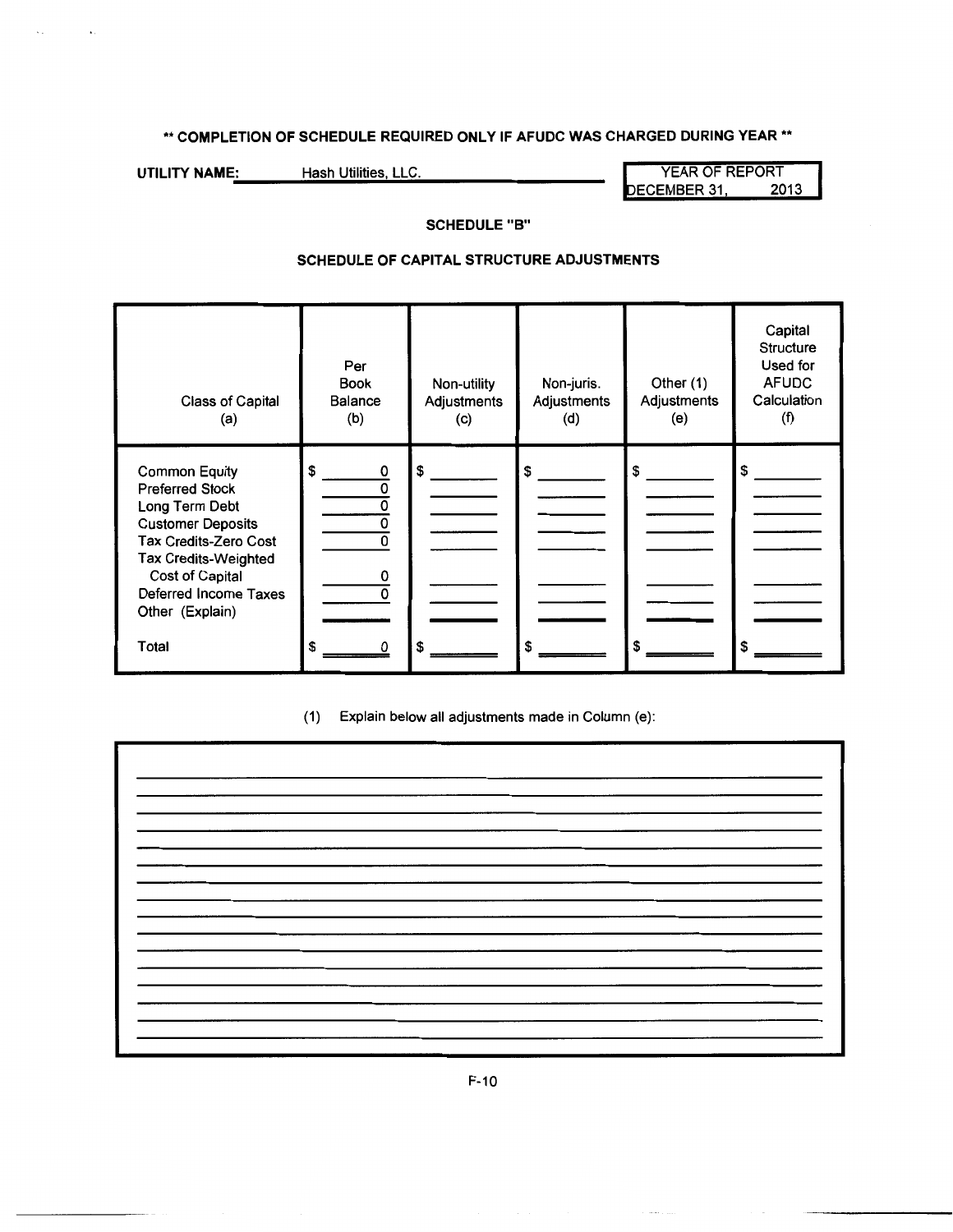# **WATER**

## **OPERATING**

# **SECTION**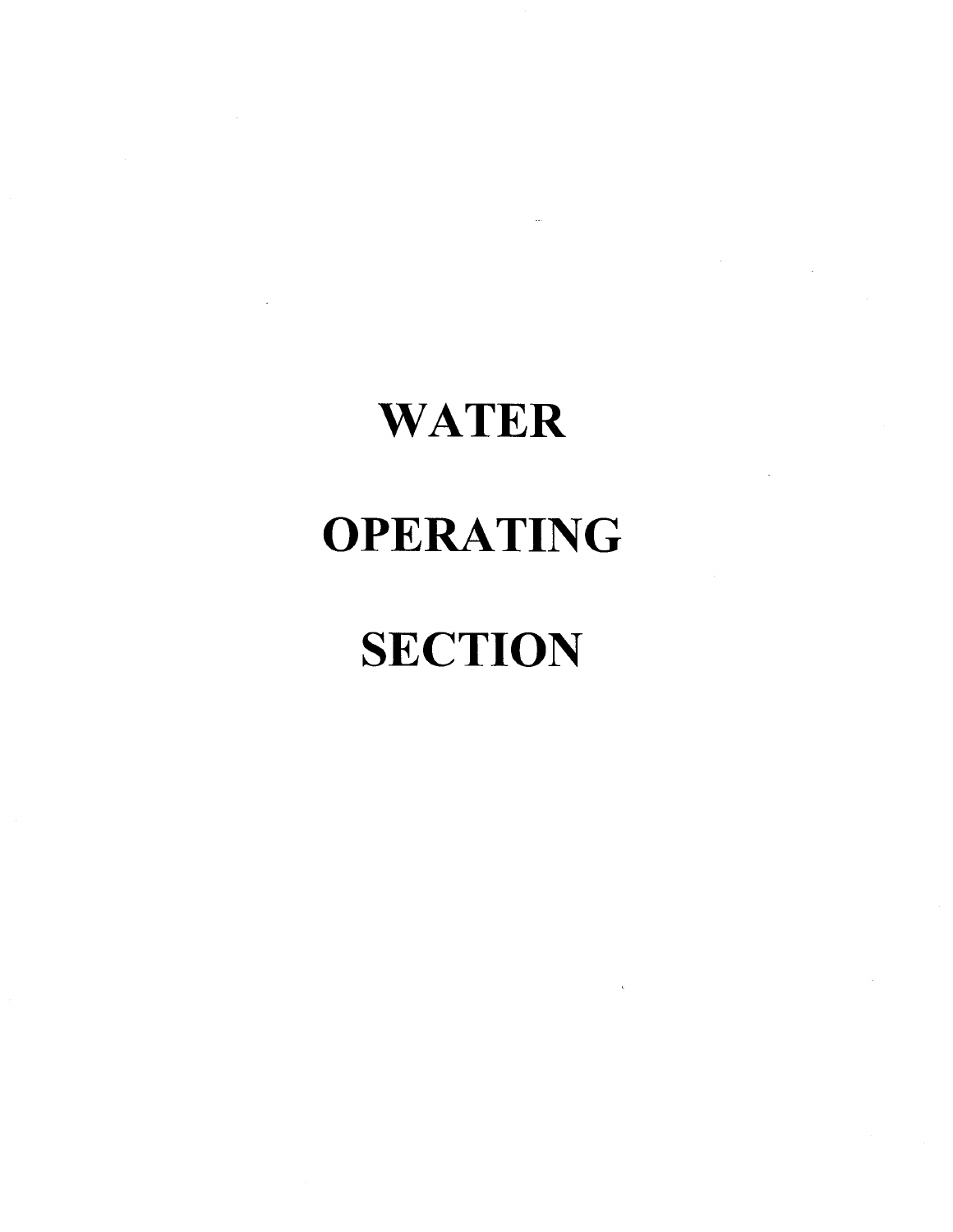$\Delta\Delta\phi$  and  $\Delta\phi$  . The  $\Delta\phi$ 

YEAR OF REPORT **UTILITY NAME:** Hash Utilities, LLC. **No. 2013 UTILITY NAME:** Hash Utilities, LLC.

### **WATER UTILITY PLANT ACCOUNTS**

| Acct.<br>No.<br>(a) | <b>Account Name</b><br>(b)                                   | Previous<br>Year<br>(c)  | Additions<br>(d) | Retirements<br>(e)                                                                                                                                                                                                                                                                                                                                                                                                   | Current<br>Year<br>(f) |
|---------------------|--------------------------------------------------------------|--------------------------|------------------|----------------------------------------------------------------------------------------------------------------------------------------------------------------------------------------------------------------------------------------------------------------------------------------------------------------------------------------------------------------------------------------------------------------------|------------------------|
| 301                 |                                                              |                          | $\frac{1}{2}$    | $\frac{1}{\sqrt{1-\frac{1}{2}}\sqrt{1-\frac{1}{2}}\sqrt{1-\frac{1}{2}}\sqrt{1-\frac{1}{2}}\sqrt{1-\frac{1}{2}}\sqrt{1-\frac{1}{2}}\sqrt{1-\frac{1}{2}}\sqrt{1-\frac{1}{2}}\sqrt{1-\frac{1}{2}}\sqrt{1-\frac{1}{2}}\sqrt{1-\frac{1}{2}}\sqrt{1-\frac{1}{2}}\sqrt{1-\frac{1}{2}}\sqrt{1-\frac{1}{2}}\sqrt{1-\frac{1}{2}}\sqrt{1-\frac{1}{2}}\sqrt{1-\frac{1}{2}}\sqrt{1-\frac{1}{2}}\sqrt{1-\frac{1}{2}}\sqrt{1-\frac$ | $\frac{1}{2}$          |
| 302                 | $Franchises$ <sub>2</sub> $         +$                       |                          |                  |                                                                                                                                                                                                                                                                                                                                                                                                                      |                        |
| 303                 | Land and Land Rights______                                   | 4,462                    |                  |                                                                                                                                                                                                                                                                                                                                                                                                                      | 4,462                  |
| 304                 | Structures and Improvements_                                 | 33,225                   | $\frac{1}{317}$  |                                                                                                                                                                                                                                                                                                                                                                                                                      | 34,542                 |
| 305                 | Collecting and Impounding                                    |                          |                  |                                                                                                                                                                                                                                                                                                                                                                                                                      |                        |
|                     | Reservoirs___________                                        |                          |                  |                                                                                                                                                                                                                                                                                                                                                                                                                      |                        |
| 306                 | Lake, River and Other                                        |                          |                  |                                                                                                                                                                                                                                                                                                                                                                                                                      |                        |
|                     | $Intakes$ <sub>_____________</sub>                           |                          |                  |                                                                                                                                                                                                                                                                                                                                                                                                                      |                        |
| 307                 | Wells and Springs________                                    | 3,945                    |                  |                                                                                                                                                                                                                                                                                                                                                                                                                      | 3,945                  |
| 308                 | Infiltration Galleries and                                   |                          |                  |                                                                                                                                                                                                                                                                                                                                                                                                                      |                        |
|                     | Tunnels_____________                                         |                          |                  |                                                                                                                                                                                                                                                                                                                                                                                                                      |                        |
| 309                 | Supply Mains___________                                      | 1,504                    |                  |                                                                                                                                                                                                                                                                                                                                                                                                                      | 1,504                  |
| 310                 | Power Generation Equipment                                   | $\frac{1}{722}$          |                  |                                                                                                                                                                                                                                                                                                                                                                                                                      | 722                    |
| 311                 | Pumping Equipment_______                                     | 8,234                    |                  |                                                                                                                                                                                                                                                                                                                                                                                                                      | 8.234                  |
| 320                 | Water Treatment Equipment__                                  | 12,277                   |                  |                                                                                                                                                                                                                                                                                                                                                                                                                      | 12,277                 |
| 330                 | Distribution Reservoirs and                                  |                          |                  |                                                                                                                                                                                                                                                                                                                                                                                                                      | 17,130                 |
| 331                 | Standpipes__________<br><b>Transmission and Distribution</b> | 17,130                   |                  |                                                                                                                                                                                                                                                                                                                                                                                                                      |                        |
|                     | Lines_______________                                         | 13,708                   | 3,489            |                                                                                                                                                                                                                                                                                                                                                                                                                      | 17,197                 |
| 333                 | Services_______________                                      | 4,626                    |                  |                                                                                                                                                                                                                                                                                                                                                                                                                      | 4,626                  |
| 334                 | Meters and Meter                                             |                          |                  |                                                                                                                                                                                                                                                                                                                                                                                                                      |                        |
|                     | Installations____________                                    | 10,461                   |                  |                                                                                                                                                                                                                                                                                                                                                                                                                      | 10,461                 |
| 335                 | Hydrants______________                                       |                          |                  |                                                                                                                                                                                                                                                                                                                                                                                                                      |                        |
| 336                 | <b>Backflow Prevention Devices</b>                           |                          |                  |                                                                                                                                                                                                                                                                                                                                                                                                                      |                        |
| 339                 | Other Plant and                                              |                          |                  |                                                                                                                                                                                                                                                                                                                                                                                                                      |                        |
|                     | Miscellaneous Equipment_ _                                   |                          |                  |                                                                                                                                                                                                                                                                                                                                                                                                                      |                        |
| 340                 | Office Furniture and                                         |                          |                  |                                                                                                                                                                                                                                                                                                                                                                                                                      |                        |
|                     | Equipment___________                                         | 543                      |                  |                                                                                                                                                                                                                                                                                                                                                                                                                      | 543                    |
| 341                 | Transportation Equipment___                                  | $\overline{\phantom{a}}$ |                  |                                                                                                                                                                                                                                                                                                                                                                                                                      |                        |
| 342                 | Stores Equipment                                             |                          |                  |                                                                                                                                                                                                                                                                                                                                                                                                                      |                        |
| 343                 | Tools, Shop and Garage                                       |                          |                  |                                                                                                                                                                                                                                                                                                                                                                                                                      |                        |
|                     | Equipment___________                                         | $- 606$                  |                  |                                                                                                                                                                                                                                                                                                                                                                                                                      | 606                    |
| 344                 | Laboratory Equipment______                                   | $\frac{1}{2}$            |                  | $\sim$                                                                                                                                                                                                                                                                                                                                                                                                               |                        |
| 345<br>346          | Power Operated Equipment__                                   |                          |                  |                                                                                                                                                                                                                                                                                                                                                                                                                      |                        |
| 347                 | Communication Equipment___<br>Miscellaneous Equipment____    |                          |                  |                                                                                                                                                                                                                                                                                                                                                                                                                      |                        |
| 348                 | Other Tangible Plant_______                                  |                          |                  |                                                                                                                                                                                                                                                                                                                                                                                                                      |                        |
|                     |                                                              | $\sim$                   |                  |                                                                                                                                                                                                                                                                                                                                                                                                                      |                        |
|                     | Total Water Plant___________\$ 111,443                       |                          | $$ -4,806$       | $\frac{1}{2}$<br>0                                                                                                                                                                                                                                                                                                                                                                                                   | \$ 116,249             |

W-1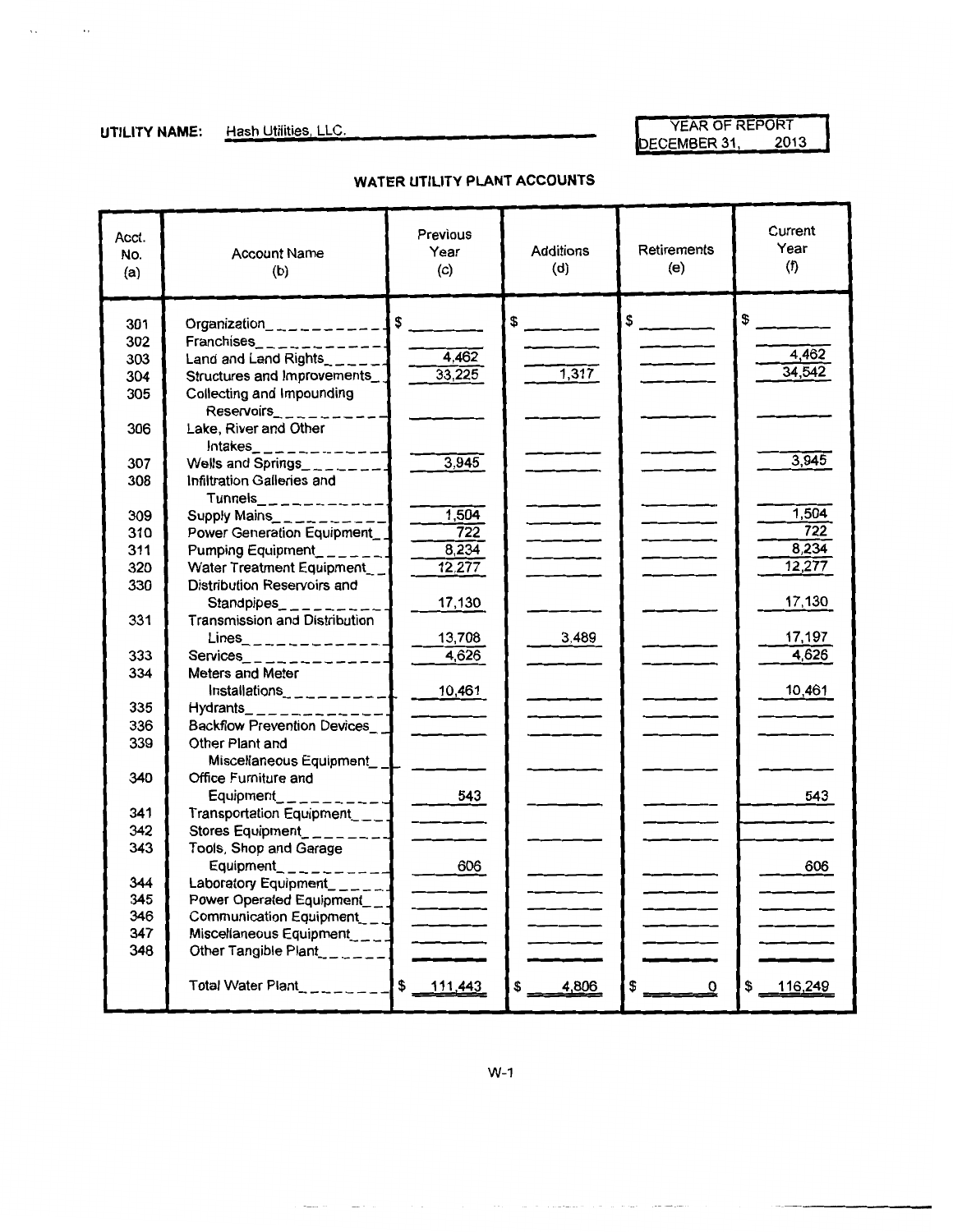#### **UTILITY NAME:** Hash Utilities, LLC. And the state of the state of the state of the state of the state of the state of the state of the state of the state of the state of the state of the state of the state of the state of

ECEMBER 31, 2013

 $\bullet$ 

÷

#### **ANALYSIS OF ACCUMULATED DEPRECIATION BY PRIMARY ACCOUNT- WATER**

|       |                                                | Average                          | Average |               | Accumulated      |                          |                  | Accum. Depr.<br>Balance |
|-------|------------------------------------------------|----------------------------------|---------|---------------|------------------|--------------------------|------------------|-------------------------|
|       |                                                | Service                          | Salvage | Depr.         | Depreciation     |                          |                  |                         |
| Acct. |                                                | Life in                          | in      | Rate          | Balance          |                          |                  | End of Year             |
| No.   | Account                                        | Years                            | Percent | Applied       | Previous Year    | <b>Debits</b>            | Credits          | (f-g+h=i)               |
| (a)   | (b)                                            | (c)                              | (d)     | (e)           | (f)              | (g)                      | (h)              | (i)                     |
| 304   |                                                | 40                               | %       | $0.025 \%$ \$ | 10,728           |                          | 864<br>\$        | \$<br>11,592            |
|       | Structures and Improvements                    |                                  |         |               |                  |                          |                  |                         |
| 305   | Collecting and Impounding                      |                                  |         |               |                  |                          |                  |                         |
|       | Reservoirs___________                          | 27                               | %       | 0.037%        |                  |                          |                  |                         |
| 306   | Lake, River and Other Intakes                  |                                  | $\%$    | %             |                  |                          |                  |                         |
| 307   | Wells and Springs                              | $\overline{27}$                  | %       | 0.037%        | 2,403            |                          | $\overline{146}$ | 2,549                   |
| 308   | <b>Infiltration Galleries &amp;</b>            |                                  |         |               |                  |                          |                  |                         |
|       | Tunnels____________<br>Supply Mains___________ |                                  | %       | $\%$          |                  |                          |                  |                         |
| 309   |                                                | $\overline{32}$                  | $\%$    | $0.0313$ %    | $-476$           |                          | 47               | $-429$                  |
| 310   | Power Generating Equipment_                    | $\overline{17}$                  | %       | 0.0588%       | $\overline{317}$ |                          | $\overline{42}$  | 359                     |
| 311   | Pumping Equipment                              | $\overline{15}$                  | %       | $0.0667$ %    | 2,377            |                          | 549              | 2,926                   |
| 320   | Water Treatment Equipment__                    | $\overline{17}$                  | %       | $0.0588$ %    | 11,180           |                          | $\overline{722}$ | 11,902                  |
| 330   | <b>Distribution Reservoirs &amp;</b>           |                                  |         |               |                  |                          |                  |                         |
|       | Standpipes___________                          | $\frac{33}{38}$                  | $\%$    | 0.0303 %      | 1,418            |                          | 519              | 1,937                   |
| 331   | Trans. & Dist. Mains_______                    |                                  | %       | $0.0263$ %    | 13,723           |                          | $\overline{15}$  | 13,738                  |
| 333   | Services____________                           | $\overline{35}$                  | %       | 0.0286%       | 2,984            | $\overline{\phantom{a}}$ | $\overline{132}$ | 3,116                   |
| 334   | Meter & Meter Installations                    | $\overline{17}$                  | %       | 0.0588%       | $-1,438$         |                          | 553              | $-885$                  |
| 335   | Hydrants______________                         |                                  | %       | %             |                  |                          |                  |                         |
| 336   | Backflow Prevention Devices                    |                                  | %       | %             |                  |                          |                  |                         |
| 339   | Other Plant and Miscellaneous                  |                                  |         |               |                  |                          |                  |                         |
|       | Equipment<br>________                          | 25                               | $\%$    | 0.04%         |                  |                          |                  |                         |
| 340   | Office Furniture and                           |                                  |         |               |                  |                          |                  |                         |
|       | Equipment_                                     | 15                               | %       | 0.0667%       | $-548$           |                          | $\overline{36}$  | $-512$                  |
| 341   | Transportation Equipment____                   |                                  | %       | %             |                  |                          |                  |                         |
| 342   | Stores Equipment_                              |                                  | %       | %             |                  |                          |                  |                         |
| 343   | Tools, Shop and Garage                         |                                  |         |               |                  |                          |                  |                         |
|       | Equipment                                      |                                  | $\%$    | 0.0667%       | -48              |                          | $\overline{40}$  | $-8$                    |
| 344   | Laboratory Equipment______                     | $\frac{15}{\qquad \qquad }$      | $\%$    | %             |                  |                          |                  |                         |
| 345   | Power Operated Equipment___                    | $\frac{1}{\sqrt{1-\frac{1}{2}}}$ | %       | %             |                  |                          |                  |                         |
| 346   | Communication Equipment___                     | $\overline{\phantom{a}}$         | %       | $\%$          |                  |                          |                  |                         |
| 347   | Miscellaneous Equipment                        |                                  | $\%$    | %             |                  |                          |                  |                         |
| 348   | Other Tangible Plant_______                    |                                  | %       | %             |                  |                          |                  |                         |
|       |                                                |                                  |         |               |                  |                          |                  |                         |
|       | Totals__________________                       |                                  |         |               | 42,620           | 0                        | 3,666            | 46,286                  |
|       |                                                |                                  |         |               |                  |                          |                  |                         |
|       |                                                |                                  |         |               |                  |                          |                  |                         |

This amount should tie to Sheet F-5. . ...... W-2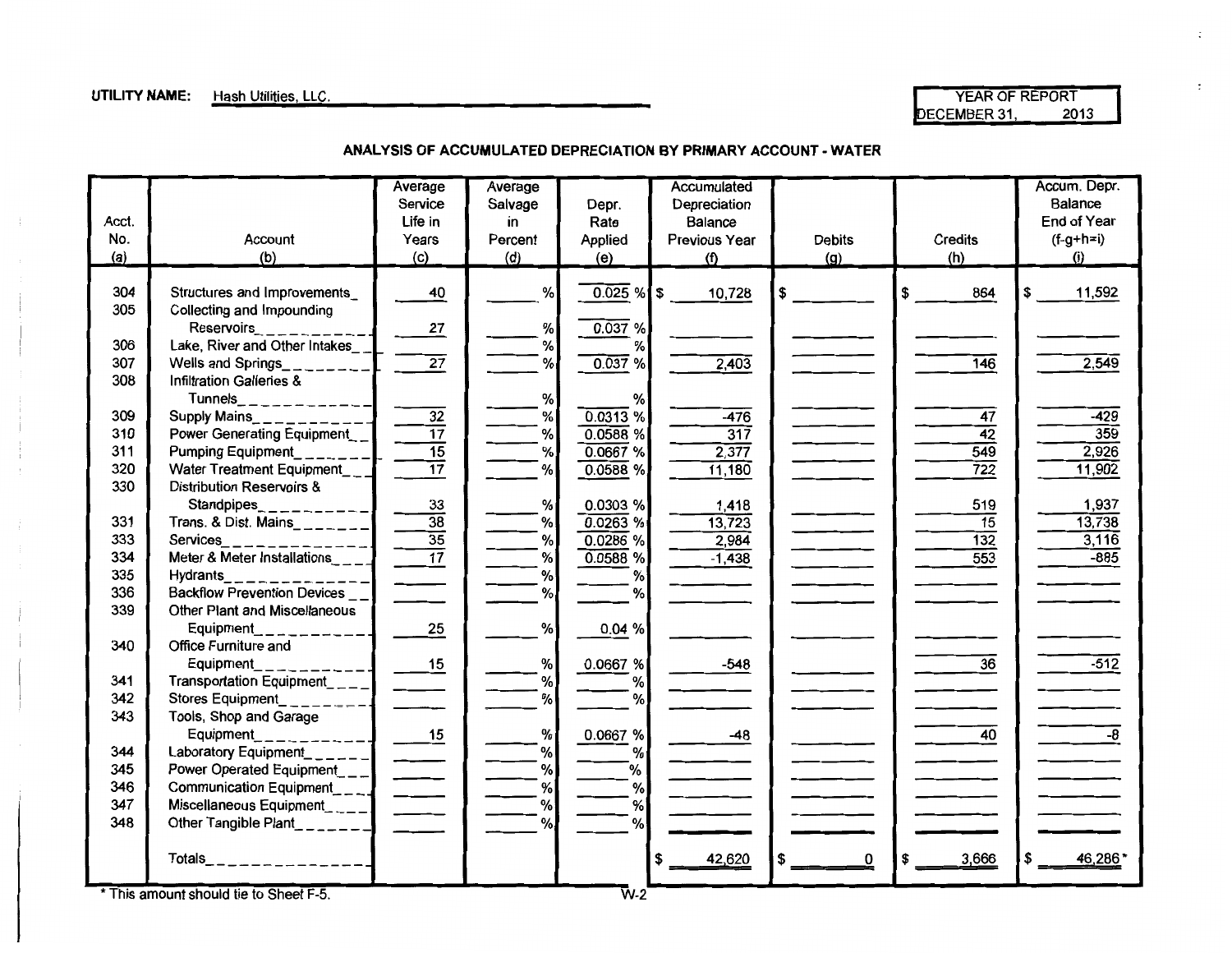$\bar{\mathbf{r}}$  :

**UTILITY NAME:** Hash Utilities, LLC. YEAR OF REPORT YEAR OF REPORT YEAR OF REPORT DECEMBER 31,

#### **WATER OPERATION AND MAINTENANCE EXPENSE**

| Acct.<br>No.                                                | <b>Account Name</b>                                                                                                                                                         | Amount                                    |
|-------------------------------------------------------------|-----------------------------------------------------------------------------------------------------------------------------------------------------------------------------|-------------------------------------------|
| 601<br>603<br>604<br>610<br>615<br>616<br>618<br>620<br>630 | Salaries and Wages - Officers, Directors, and Majority Stockholders__________<br>Employee Pensions and Benefits___________________________________<br>Contractual Services: | \$<br>1,200<br>620<br>831<br>825<br>2,703 |
| 640<br>650                                                  |                                                                                                                                                                             | 3.900<br>1,676<br>1,348<br>435            |
| 655<br>665<br>670<br>675                                    | Regulatory Commission Expenses (Amortized Rate Case Expense)________                                                                                                        |                                           |
|                                                             | Total Water Operation And Maintenance Expense________________________<br>* This amount should tie to Sheet F-3.                                                             | S<br>13.538                               |

#### **WATER CUSTOMERS**

|                               |          |            |         | <b>Number of Active Customers</b> | <b>Total Number of</b> |
|-------------------------------|----------|------------|---------|-----------------------------------|------------------------|
|                               | Type of  | Equivalent | Start   | End                               | Meter Equivalents      |
| Description                   | Meter ** | Factor     | of Year | of Year                           | $(c \times e)$         |
| (a)                           | (b)      | (c)        | (d)     | (e)                               | (f)                    |
| <b>Residential Service</b>    |          |            |         |                                   |                        |
| 5/8"                          | D        | 1.0        | 53      | 53                                | 53                     |
| 3/4"                          | D        | 1.5        |         |                                   |                        |
| 1"                            | D        | 2.5        |         |                                   |                        |
| 11/2"                         | D,T      | 5.0        |         |                                   |                        |
| <b>General Service</b>        |          |            |         |                                   |                        |
| 5/8"                          | D        | 1.0        |         |                                   |                        |
| 3/4"                          | D        | 1.5        |         |                                   |                        |
| 1"                            | D        | 2.5        |         |                                   |                        |
| 11/2"                         | D,T      | 5.0        |         |                                   |                        |
| 2"                            | D, C, T  | 8.0        |         |                                   |                        |
| 3"                            | D        | 15.0       |         |                                   |                        |
| 3"                            | С        | 16.0       |         |                                   |                        |
| 3"                            |          | 17.5       |         |                                   |                        |
|                               |          |            |         |                                   |                        |
| <b>Unmetered Customers</b>    |          |            |         |                                   |                        |
| Other (Specify)               |          |            |         |                                   |                        |
|                               |          |            |         |                                   |                        |
| $\overline{D}$ = Displacement |          |            |         |                                   |                        |
| $C = Compound$                |          | Total      |         |                                   | 53                     |
| $T =$ Turbine                 |          |            |         |                                   |                        |
|                               |          |            |         |                                   |                        |

W-3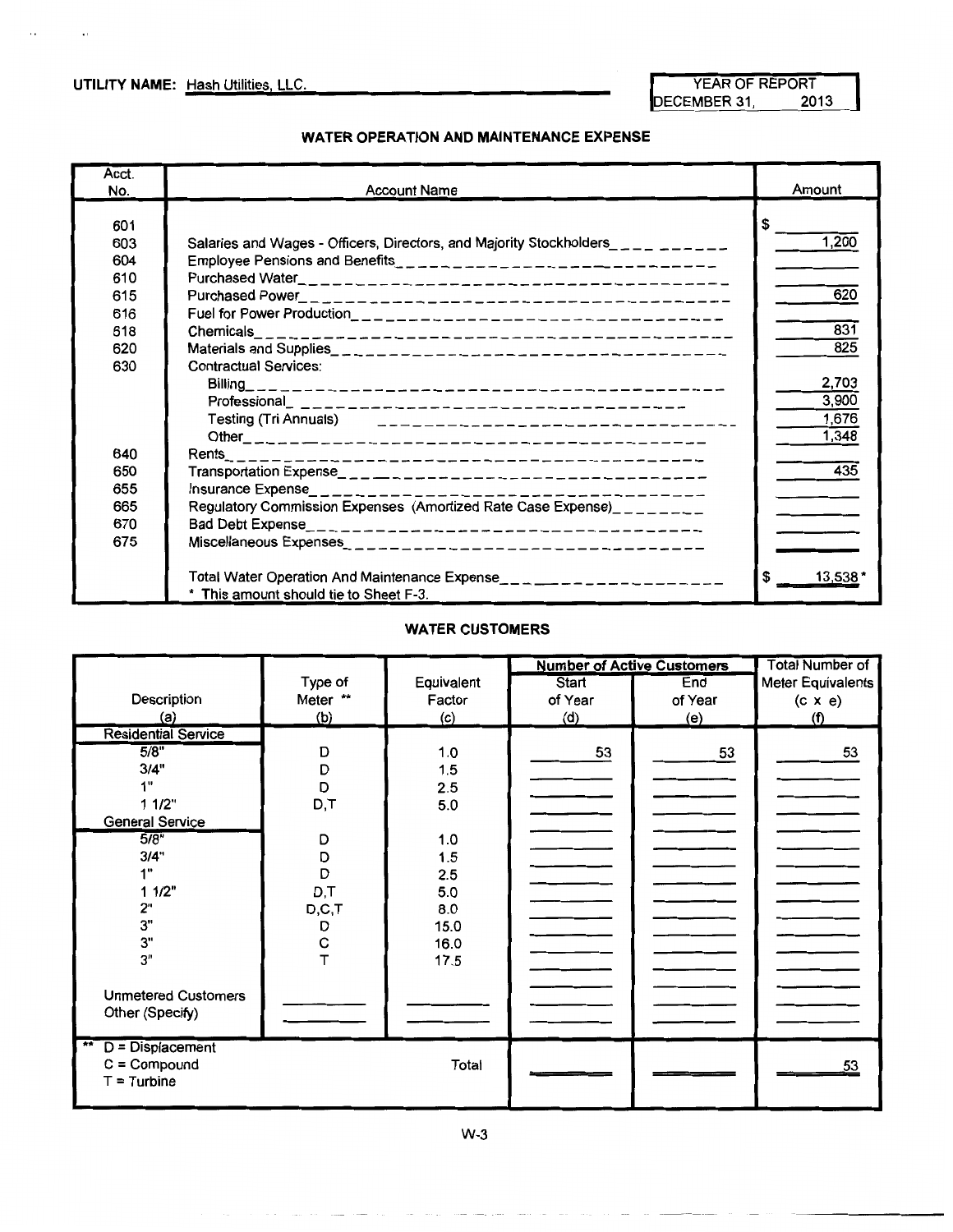$\overline{a}$ 

**UTILITY NAME:** Hash Utilities, LLC. We have not the VEAR OF REPORT YEAR OF REPORT DECEMBER 31,

SYSTEM NAME: **Inglewood** 

#### **PUMPING AND PURCHASED WATER STATISTICS**

| (a)                                                                                                                                                                                                                                                                                                                                                                                              | Water<br>Purchased<br>For Resale<br>(Omit 000's)<br>(b)                                                                            | Finished<br><b>Water From</b><br>Wells<br>(Omit 000's)<br>(c) | Recorded<br><b>Accounted For</b><br>Loss Through<br>Line Flushing<br>Etc.<br>(Omit 000's)<br>(d) | <b>Total Water</b><br><b>Pumped And</b><br>Purchased<br>(Omit 000's)<br>$[(b)+(c)-(d)]$<br>(e) | Water Sold<br>To<br>Customers<br>(Omit 000's)<br>(f) |
|--------------------------------------------------------------------------------------------------------------------------------------------------------------------------------------------------------------------------------------------------------------------------------------------------------------------------------------------------------------------------------------------------|------------------------------------------------------------------------------------------------------------------------------------|---------------------------------------------------------------|--------------------------------------------------------------------------------------------------|------------------------------------------------------------------------------------------------|------------------------------------------------------|
| January________<br>February_ $\frac{1}{2}$ ______<br>$March$ <sub>______</sub> _<br>April ___ __ _ _ _ _<br>$May_{---------}$<br>$June_{\dots - - - - - - -}$<br>$July$ <sub>---------</sub><br>August_________<br>September <sub>______</sub><br>October $\_$<br>November <sub><math>-</math>----</sub><br>December <sub>-----</sub><br>Total for Year_____                                     | the company of the company of<br><b>Contract Contract</b><br><b>Contract Contract</b><br>and the company of the<br>and the company | 348<br>359<br>493<br>469<br>460<br>305<br>2434                |                                                                                                  | 348<br>359<br>493<br>469<br>460<br>305<br>2434                                                 | 340<br>352<br>487<br>453<br>439<br>285<br>2356       |
| If water is purchased for resale, indicate the following:<br>Point of delivery the contract of the contract of the contract of the contract of the contract of the contract of the contract of the contract of the contract of the contract of the contract of the contract of the contract<br>If water is sold to other water utilities for redistribution, list names of such utilities below: |                                                                                                                                    |                                                               |                                                                                                  |                                                                                                |                                                      |

### **MAINS (FEET)**

|                                      | Diameter |             |       | Removed   | End         |
|--------------------------------------|----------|-------------|-------|-----------|-------------|
| Kind of Pipe                         | Οf       | First of    |       | or        | оf          |
| (PVC, Cast Iron, Coated Steel, etc.) | Pipe     | Year        | Added | Abandoned | Year        |
| PVC Sch 40<br>PVC Sch 40             | 2"<br>3" | 1900<br>240 |       |           | 1900<br>240 |
|                                      |          |             |       |           |             |
|                                      |          |             |       |           |             |
|                                      |          |             |       |           |             |
|                                      |          |             |       |           |             |
|                                      |          |             |       |           |             |
|                                      |          |             |       |           |             |
|                                      |          |             |       |           |             |

W-4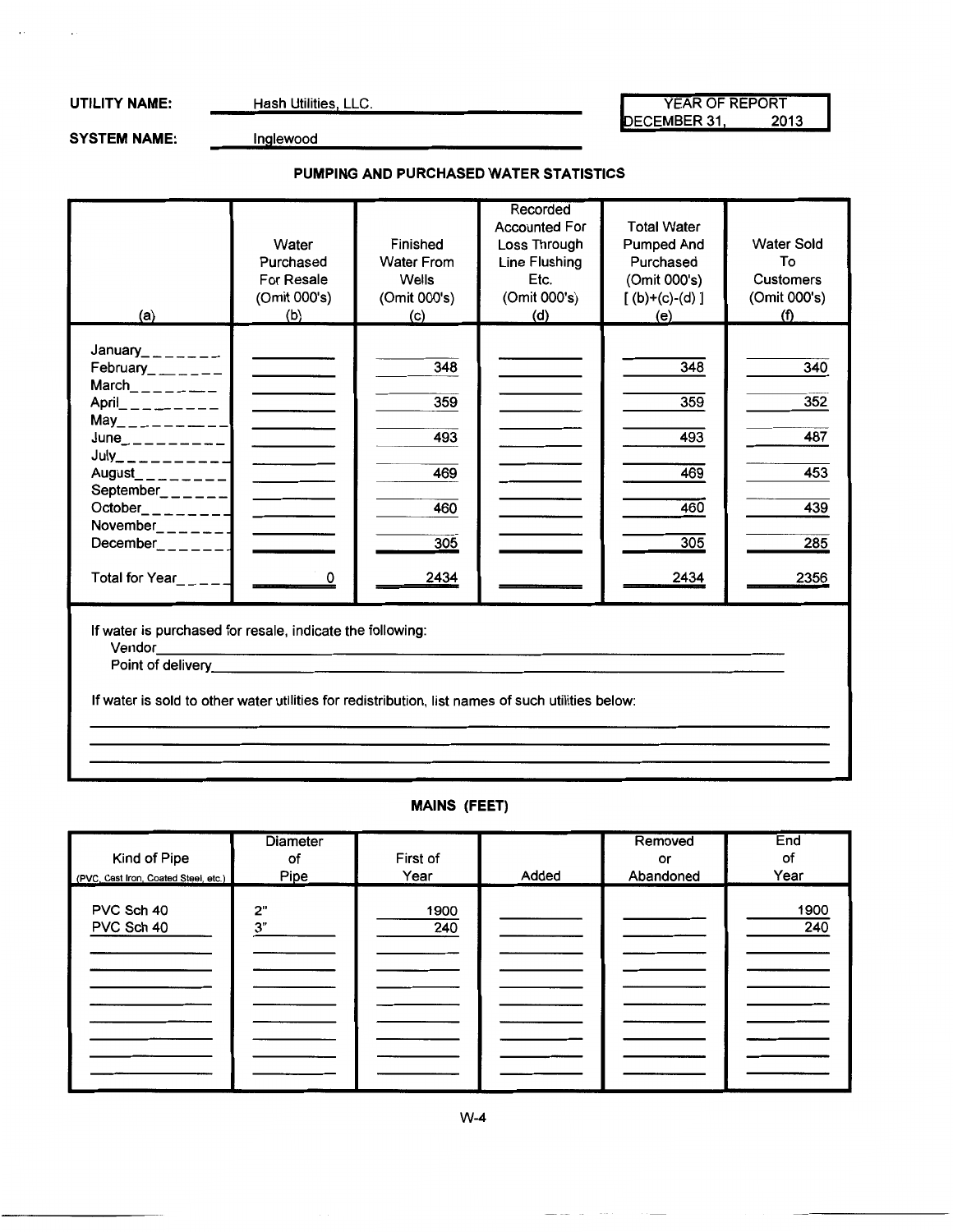UTILITY NAME: Hash Utilities, LLC. YEAR OF REPORT YEAR OF REPORT DECEMBER 31,

SYSTEM NAME: **inglewood** 

**WELLS AND WELL PUMPS** N/A

| (a)                                                                                                                                                              | (b)                                                                  | (c)                                                                 | (d) | (e) |
|------------------------------------------------------------------------------------------------------------------------------------------------------------------|----------------------------------------------------------------------|---------------------------------------------------------------------|-----|-----|
| <b>Year Constructed</b><br><b>Types of Well Construction</b><br>and Casing                                                                                       | 1974<br>Steel                                                        | 1974<br>Steel                                                       |     |     |
| Depth of Wells<br>Diameters of Wells____<br>Pump - GPM_ $\_\$<br>Motor - $HP$ <sub>___</sub> ______<br>Motor Type *<br>Yields of Wells in GPD<br>Auxiliary Power | 100'<br>4"<br>40<br>2.5 <sub>hp</sub><br>Submersible<br>57,600<br>no | 110<br>4"<br>40<br>2.5 <sub>hp</sub><br>Submersible<br>57,600<br>no |     |     |
| * Submersible, centrifugal, etc.                                                                                                                                 |                                                                      |                                                                     |     |     |

#### **RESERVOIRS** N/A

| 'а.                                                                     | (b)                     | (C) | (e) |
|-------------------------------------------------------------------------|-------------------------|-----|-----|
| Description (steel, concrete)<br>Capacity of Tank<br>Ground or Elevated | Galv<br>1,400<br>Ground |     |     |

#### **HIGH SERVICE PUMPING N/A**

| (a)                                                                                                  | (b) | (c) | (d) | (e) |
|------------------------------------------------------------------------------------------------------|-----|-----|-----|-----|
| <b>Motors</b><br>Manufacturer_________<br>$Type$ <sub>______________</sub><br>Rated Horsepower______ |     |     |     |     |
| Pumps<br>Manufacturer__________<br>$Type$ <sub>_______________</sub><br>Capacity in GPM_______       |     |     |     |     |
| Average Number of Hours<br>Operated Per Day_____<br>Auxiliary Power________                          |     |     |     |     |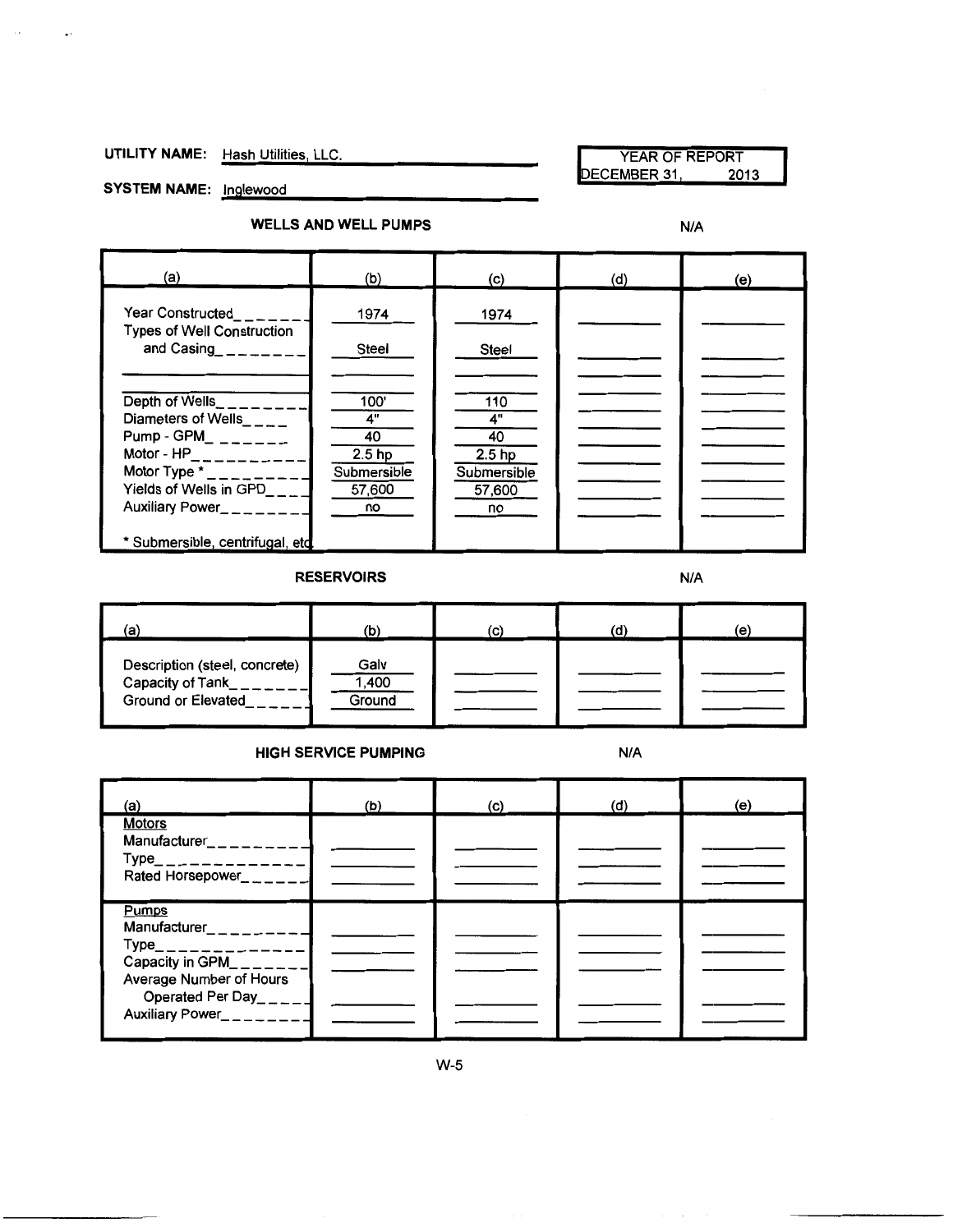## UTILITY NAME: Hash Utilities, LLC. **We are also assessed to the VEAR OF REPORT**

 $\lambda$  .

Ţ.

DECEMBER 31, 2013

#### SOURCE OF SUPPLY

| List for each source of supply (Ground, Surface, Purchased Water etc.) |                         |  |  |  |
|------------------------------------------------------------------------|-------------------------|--|--|--|
| Permitted Gals. per day<br><b>Type of Source</b>                       | <b>Floridan Aquifer</b> |  |  |  |

#### **WATER TREATMENT FACILITIES**

| List for each Water Treatment Facility:<br>N/A                                                                                                                                                                                                                                                                                                                                |                                                                                 |  |  |  |
|-------------------------------------------------------------------------------------------------------------------------------------------------------------------------------------------------------------------------------------------------------------------------------------------------------------------------------------------------------------------------------|---------------------------------------------------------------------------------|--|--|--|
| $Type$ <sub>______________</sub><br>Make___ _ _ _ _ _ _ _<br>Permitted Capacity (GPD)<br>High service pumping<br>Gallons per minute_ $\_ -$<br>Reverse Osmosis<br>Lime Treatment<br>Unit Rating_ $---$<br><b>Filtration</b><br>Pressure Sq. Ft.<br>Gravity GPD/Sq.Ft.<br>Disinfection<br>Chlorinator_______<br>Ozone__________<br>Other____________<br>Auxiliary Power_______ | Liquid<br>Chiorinator<br>57,900<br>N/A<br>N/A<br>N/A<br>N/A<br>Liquid Injection |  |  |  |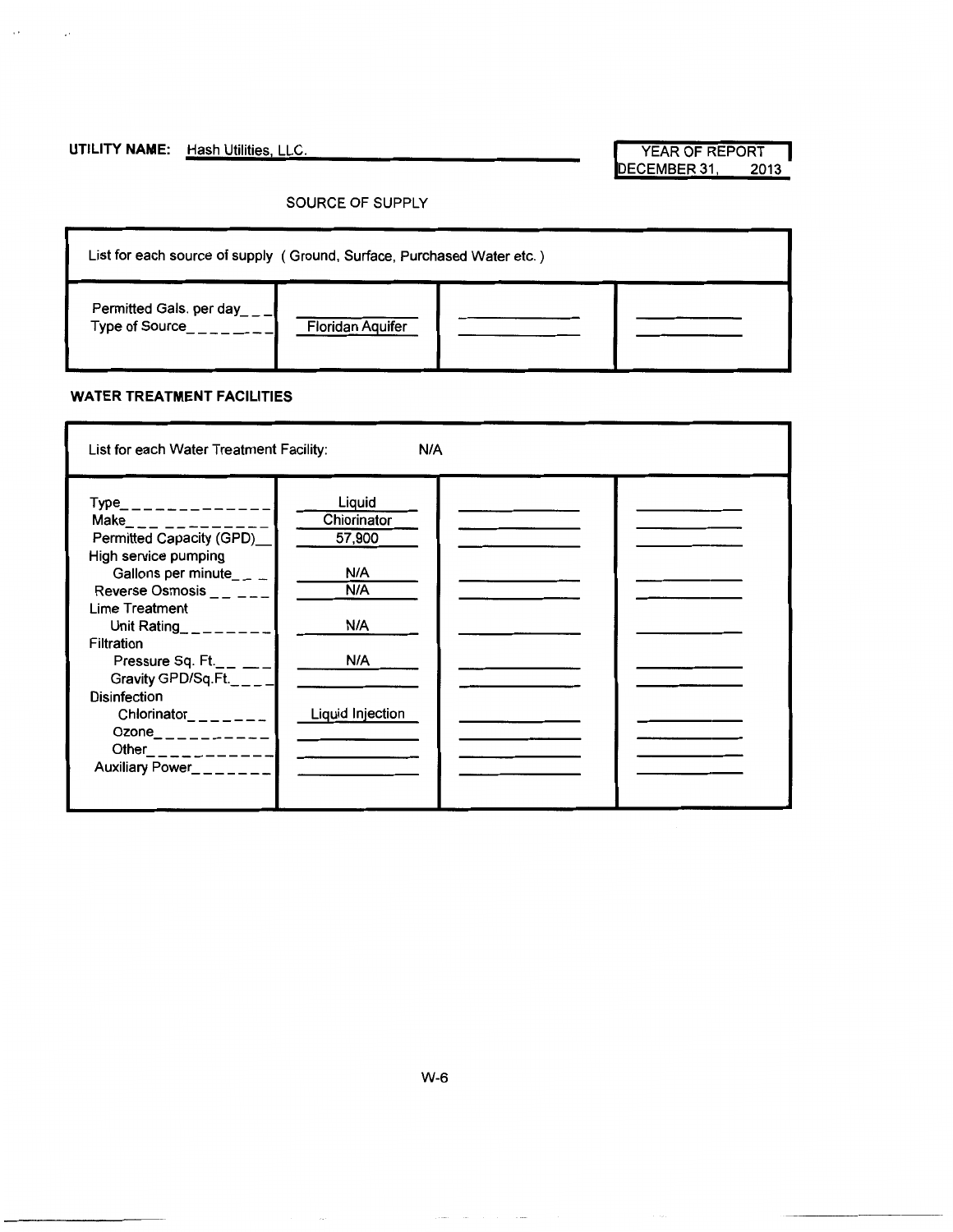$\mathbf{r}^{\star}$ 

UTILITY NAME: Hash Utilities, LLC.<br>DECEMBER 31, 2013 DECEMBER 31,

SYSTEM NAME: <u>Inglewood</u>

#### **GENERAL WATER SYSTEM INFORMATION**

| Furnish information below for each system. A separate page should be supplied where necessary.                                                                                                                                                                                                            |
|-----------------------------------------------------------------------------------------------------------------------------------------------------------------------------------------------------------------------------------------------------------------------------------------------------------|
| 1. Present ERC's * the system can efficiently serve. ___________________________<br>62                                                                                                                                                                                                                    |
| 2. Maximum number of ERCs * which can be served. ______________<br>62                                                                                                                                                                                                                                     |
| 3. Present system connection capacity (in ERCs *) using existing lines.<br>62                                                                                                                                                                                                                             |
| 62<br>4. Future connection capacity (in ERCs *) upon service area buildout.                                                                                                                                                                                                                               |
| 5. Estimated annual increase in ERCs *. _________________________________None                                                                                                                                                                                                                             |
| 6. Is the utility required to have fire flow capacity? _________________________ no                                                                                                                                                                                                                       |
| 7. Attach a description of the fire fighting facilities.                                                                                                                                                                                                                                                  |
| 8. Describe any plans and estimated completion dates for any enlargements or improvements of this system.                                                                                                                                                                                                 |
| 9. When did the company last file a capacity analysis report with the DEP? N/A________<br>10. If the present system does not meet the requirements of DEP rules, submit the following:<br>a. Attach a description of the plant upgrade necessary to meet the DEP rules.                                   |
|                                                                                                                                                                                                                                                                                                           |
| d. Attach plans for funding the required upgrading.                                                                                                                                                                                                                                                       |
|                                                                                                                                                                                                                                                                                                           |
| 11. Department of Environmental Protection ID # 6382108                                                                                                                                                                                                                                                   |
| 12. Water Management District Consumptive Use Permit # Not required ________________________________                                                                                                                                                                                                      |
| a. Is the system in compliance with the requirements of the CUP? Yes                                                                                                                                                                                                                                      |
| b. If not, what are the utility's plans to gain compliance?                                                                                                                                                                                                                                               |
| An ERC is determined based on one of the following methods:<br>(a) If actual flow data are available from the preceding 12 months:<br>Divide the total annual single family residence (SFR) gallons sold by the average<br>number of SFR customers for the same period and divide the result by 365 days. |
| (b) If no historical flow data are available use:<br>ERC = (Total SFR gallons sold (omit 000)/365 days/350 gallons per day).                                                                                                                                                                              |

W-7

 $\sim$   $\sim$  $\bar{z}_\mathrm{max}$   $\sim$ 

 $\sim$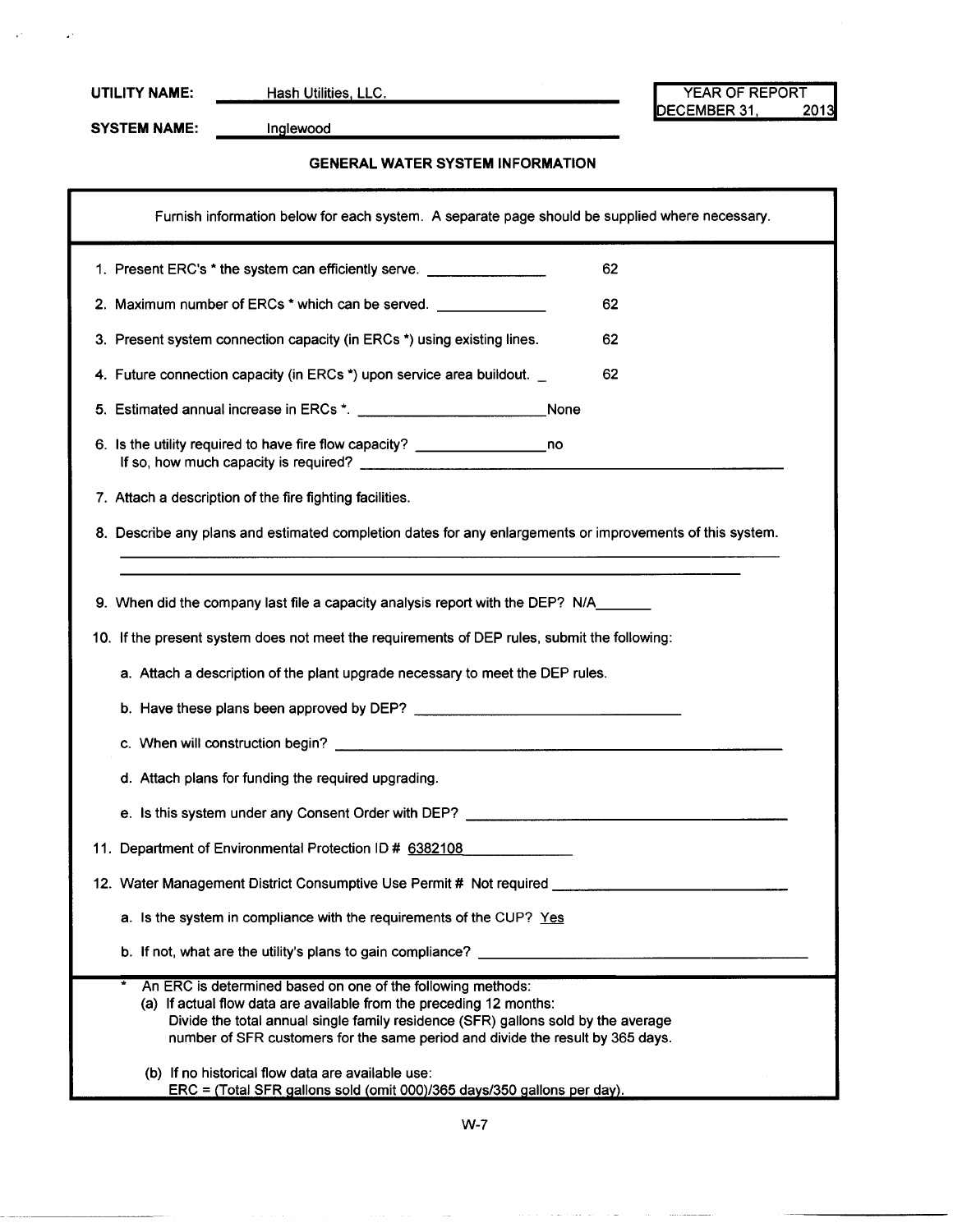## WASTEWATER

# OPERATING

## **SECTION**

This utility is a water only service; therefore, Note: Pages S-1 through S-6 have been omitted from this report.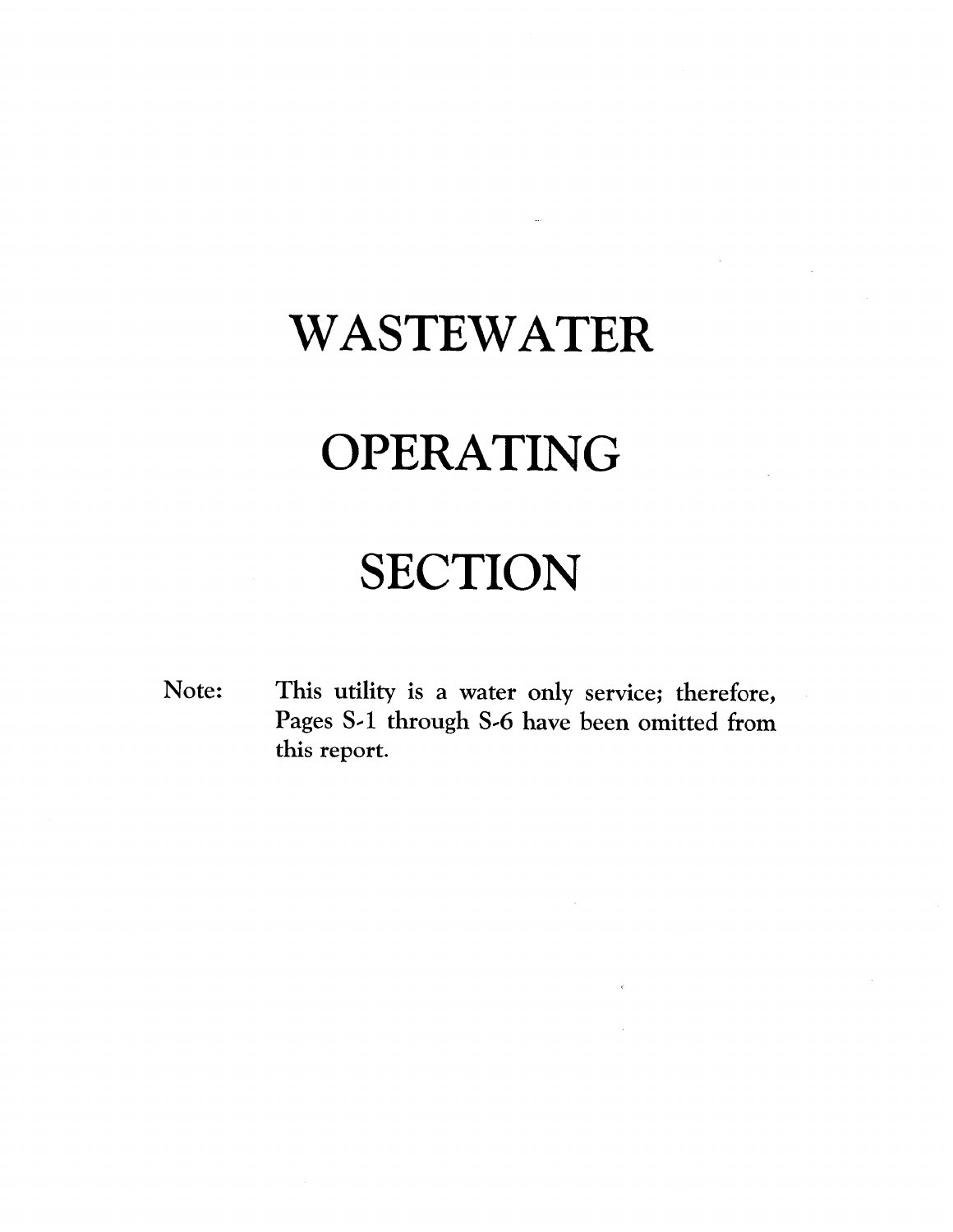## **CERTIFICATION OF ANNUAL REPORT**

**I HEREBY CERTIFY, to the best of my knowledge and belief:** 





\* 1ch of the four items must be certified YES or NO. Each item need not be certified by both officer The items being certified by the officer should be indicated in the appropriate area to the left of the signature.

Notice: ection 837.06, Florida Statutes, provides that any person who knowingly makes a fals tatement in writing with the intent to mislead a public servant in the performance of hi duty shall be guilty of a misdemeanor of the second degree.